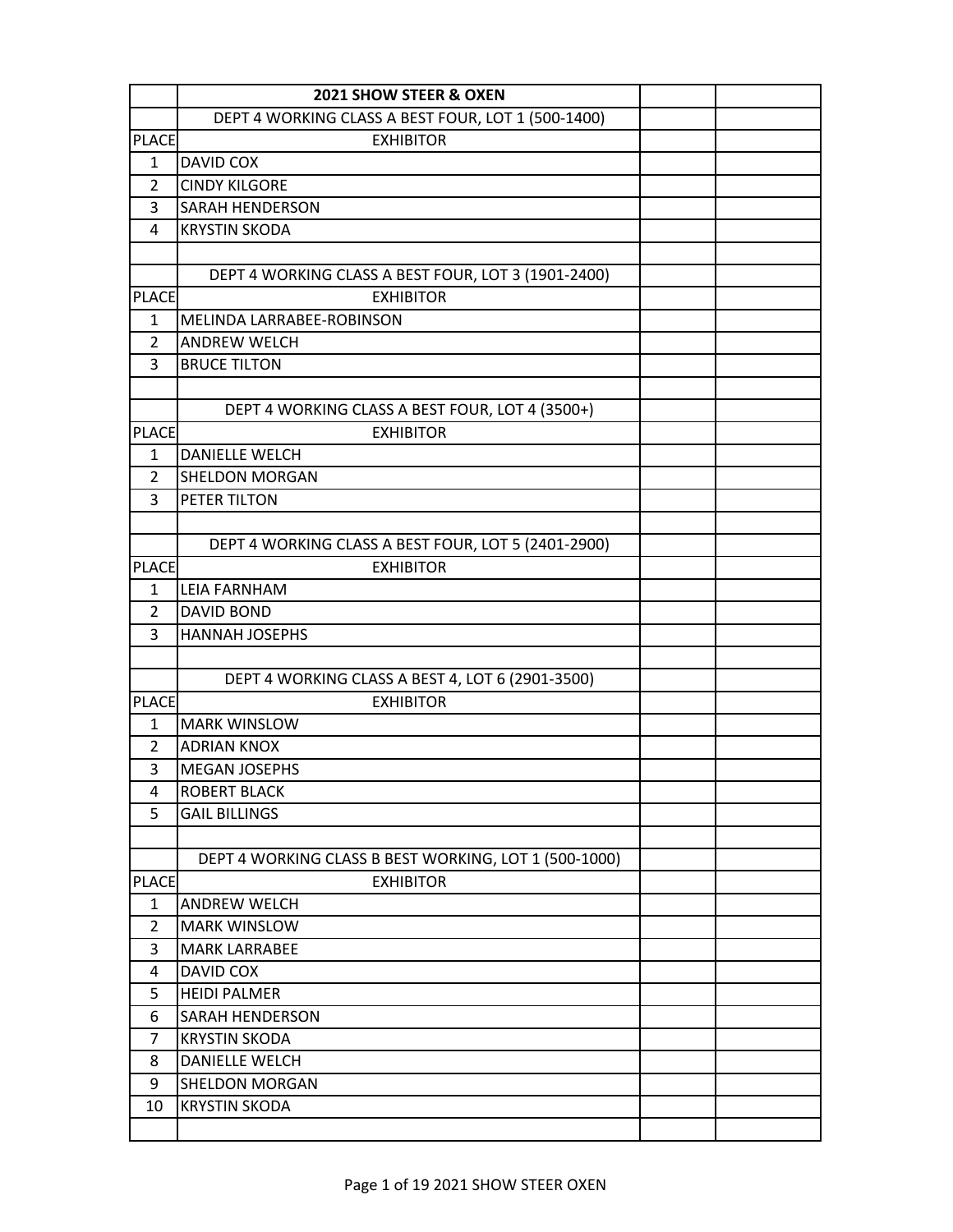|                | DEPT 4 WORKING CLASS B BEST WORKING, LOT 2 (1001-1400) |  |
|----------------|--------------------------------------------------------|--|
| <b>PLACE</b>   | <b>EXHIBITOR</b>                                       |  |
| $\mathbf{1}$   | <b>HOWARD WELCH</b>                                    |  |
| $\overline{2}$ | <b>HANNAH JOSEPHS</b>                                  |  |
| 3              | <b>AVA MULLEN</b>                                      |  |
| 4              | DAVID COX                                              |  |
| 5              | <b>ROBERT BLACK</b>                                    |  |
| 6              | <b>BILL JONES</b>                                      |  |
| 7              | <b>SARAH HENDERSON</b>                                 |  |
| 8              | <b>BRUCE TILTON</b>                                    |  |
|                |                                                        |  |
|                | DEPT 4 WORKING CLASS B BEST WORKING, LOT 3 (1401-1900) |  |
| <b>PLACE</b>   | <b>EXHIBITOR</b>                                       |  |
| 1              | <b>DESTINY SINCAVAGE</b>                               |  |
| $\overline{2}$ | MELINDA LARRABEE-ROBINSON                              |  |
| 3              | <b>HEIDI PALMER</b>                                    |  |
| 4              | MACKENZIE MACDONALD                                    |  |
| 5              | <b>SANDY EGGERS</b>                                    |  |
| 6              | PETER TILTON                                           |  |
|                |                                                        |  |
|                | DEPT 4 WORKING CLASS B BEST WORKING, LOT 4 (1901-2400) |  |
| <b>PLACE</b>   | <b>EXHIBITOR</b>                                       |  |
| $\mathbf{1}$   | <b>MEGAN JOSEPHS</b>                                   |  |
| 2              | <b>ANDREW WELCH</b>                                    |  |
| 3              | MELINDA LARRABEE-ROBINSON                              |  |
| 4              | <b>CHELSEA BEAN</b>                                    |  |
| 5              | <b>SCOTT WELCH</b>                                     |  |
| 6              | <b>ALBERT JONES JR</b>                                 |  |
| 7              | MACKENZIE MADONALD                                     |  |
| 8              | <b>SHELLY MESERVE</b>                                  |  |
| 9              | <b>ELIZABETH HILTON</b>                                |  |
| 10             | <b>DAVID HEATH</b>                                     |  |
|                |                                                        |  |
|                | DEPT 4 WORKING CLASS B BEST WORKING, LOT 5 (2401-2900) |  |
| <b>PLACE</b>   | <b>EXHIBITOR</b>                                       |  |
| 1              | <b>JAMES GOULD</b>                                     |  |
| $\overline{2}$ | <b>MARK WINSLOW</b>                                    |  |
| 3<br>4         | <b>MEGAN JOSEPHS</b><br><b>DANIELLE WELCH</b>          |  |
|                | <b>LEIA FARNHAM</b>                                    |  |
| 5<br>6         | <b>SHELDON MORGAN</b>                                  |  |
| 7              | <b>DAVE DYER</b>                                       |  |
| 8              | <b>ELIZABETH HILTON</b>                                |  |
| 9              | <b>ROBERT BLACK</b>                                    |  |
| 10             | PETER TILTON                                           |  |
|                |                                                        |  |
|                | DEPT 4 WORKING CLASS B BEST WORKING, LOT 6 (2901-3500) |  |
|                |                                                        |  |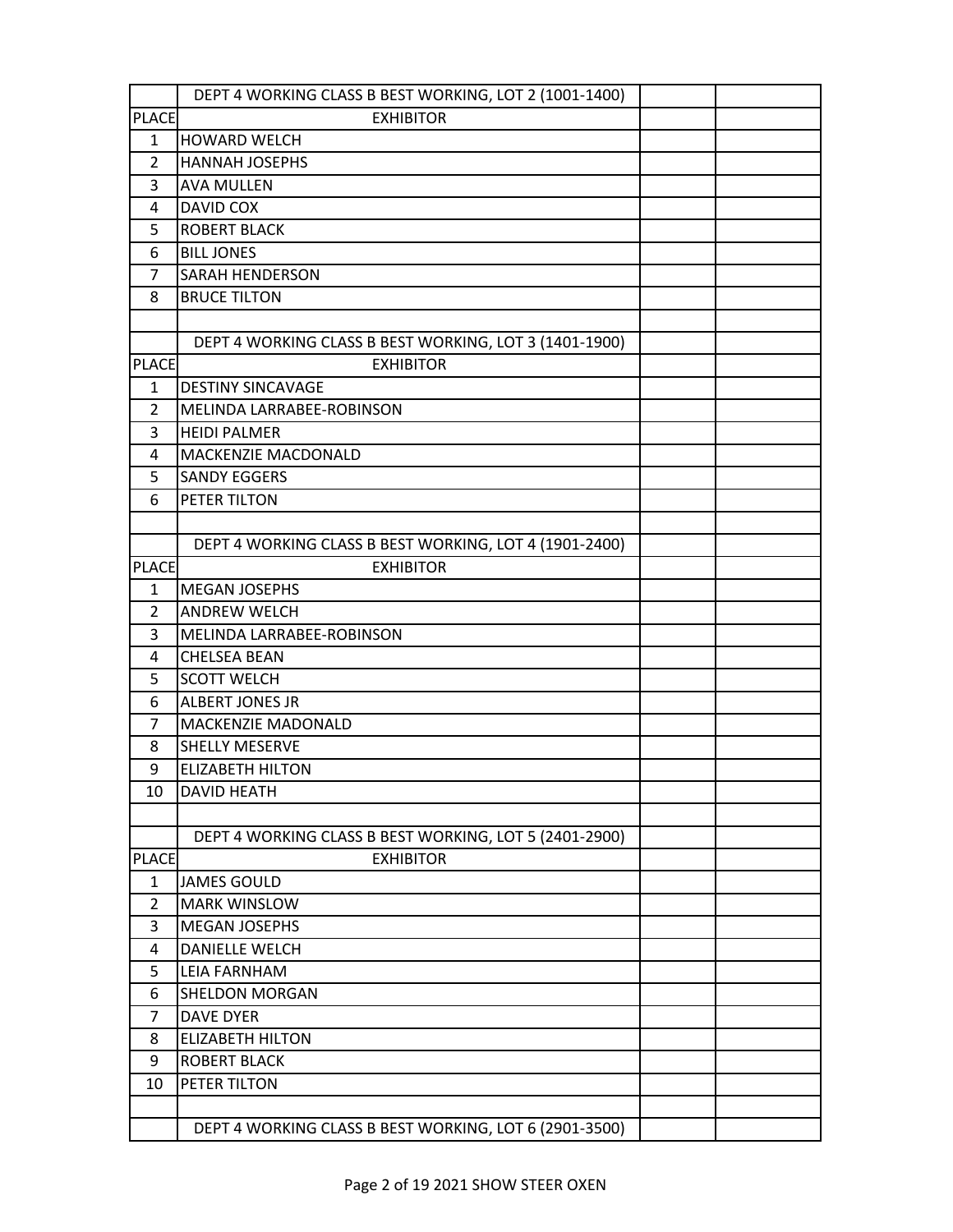| <b>PLACE</b>   | <b>EXHIBITOR</b>                                        |  |
|----------------|---------------------------------------------------------|--|
| $\mathbf{1}$   | LEIA FARNHAM                                            |  |
| 2              | <b>SHELDON MORGAN</b>                                   |  |
| 3              | <b>WAYNE TUCKER</b>                                     |  |
| 4              | <b>HANNAH JOSEPHS</b>                                   |  |
| 5              | SHELLY MESERVE                                          |  |
|                |                                                         |  |
|                | DEPT 4 WORKING CLASS B BEST WORKING, LOT 7 (3501+)      |  |
| <b>PLACE</b>   | <b>EXHIBITOR</b>                                        |  |
| $\mathbf{1}$   | <b>MARK WINSLOW</b>                                     |  |
| 2              | <b>MEGAN JOSEPHS</b>                                    |  |
| 3              | <b>HAROLD WRIGHT JR</b>                                 |  |
| 4              | <b>SETH WEBBER</b>                                      |  |
| 5              | <b>ADRIAN KNOX</b>                                      |  |
| 6              | <b>ELI KNOX</b>                                         |  |
| 7              | <b>ROBERT BLACK</b>                                     |  |
| 8              | <b>ADRIAN KNOX</b>                                      |  |
| 9              | <b>JAYDE PURRINGTON</b>                                 |  |
| 10             | <b>ESTHER PROCTOR</b>                                   |  |
|                |                                                         |  |
|                | DEPT 4 WORKING CLASS B BEST WORKING, LOT 8 (HANDY KIDS) |  |
| <b>PLACE</b>   | <b>EXHIBITOR</b>                                        |  |
| $\mathbf{1}$   | <b>HOWARD WELCH</b>                                     |  |
| 2              | <b>COOPER MORGAN</b>                                    |  |
| 3              | LINCOLN WELCH                                           |  |
| 4              | <b>KELLEN LYFORD</b>                                    |  |
|                |                                                         |  |
|                | DEPT 5 BEST PAIR, LOT 1 (500-1000)                      |  |
|                | <b>CLASS A SHORTHORN</b>                                |  |
| <b>PLACE</b>   | <b>EXHIBITOR</b>                                        |  |
| $\mathbf{1}$   | <b>DANIELLE WELCH</b>                                   |  |
| $\overline{2}$ | <b>MARK DUCKWORTH</b>                                   |  |
| 3<br>4         | <b>SHELDON MORGAN</b><br><b>MARK LARRABEE</b>           |  |
| 5              | <b>CINDY KILDORE</b>                                    |  |
| 6              | <b>SARAH HENDERSON</b>                                  |  |
| $\overline{7}$ | <b>ANDREW WELCH</b>                                     |  |
| 8              | DAVID COX                                               |  |
| 9              | <b>CINDY KILDORE</b>                                    |  |
| 10             | DWAYNE WOODSOME                                         |  |
|                |                                                         |  |
|                | DEPT 5 BEST MATCHED, LOT 2 (500-1000)                   |  |
|                | <b>CLASS A SHORTHORN</b>                                |  |
| <b>PLACE</b>   | <b>EXHIBITOR</b>                                        |  |
| $\mathbf{1}$   | <b>DANIELLE WELCH</b>                                   |  |
| $\overline{2}$ | <b>SHELDON MORGAN</b>                                   |  |
| 3              | <b>MARK LARRABEE</b>                                    |  |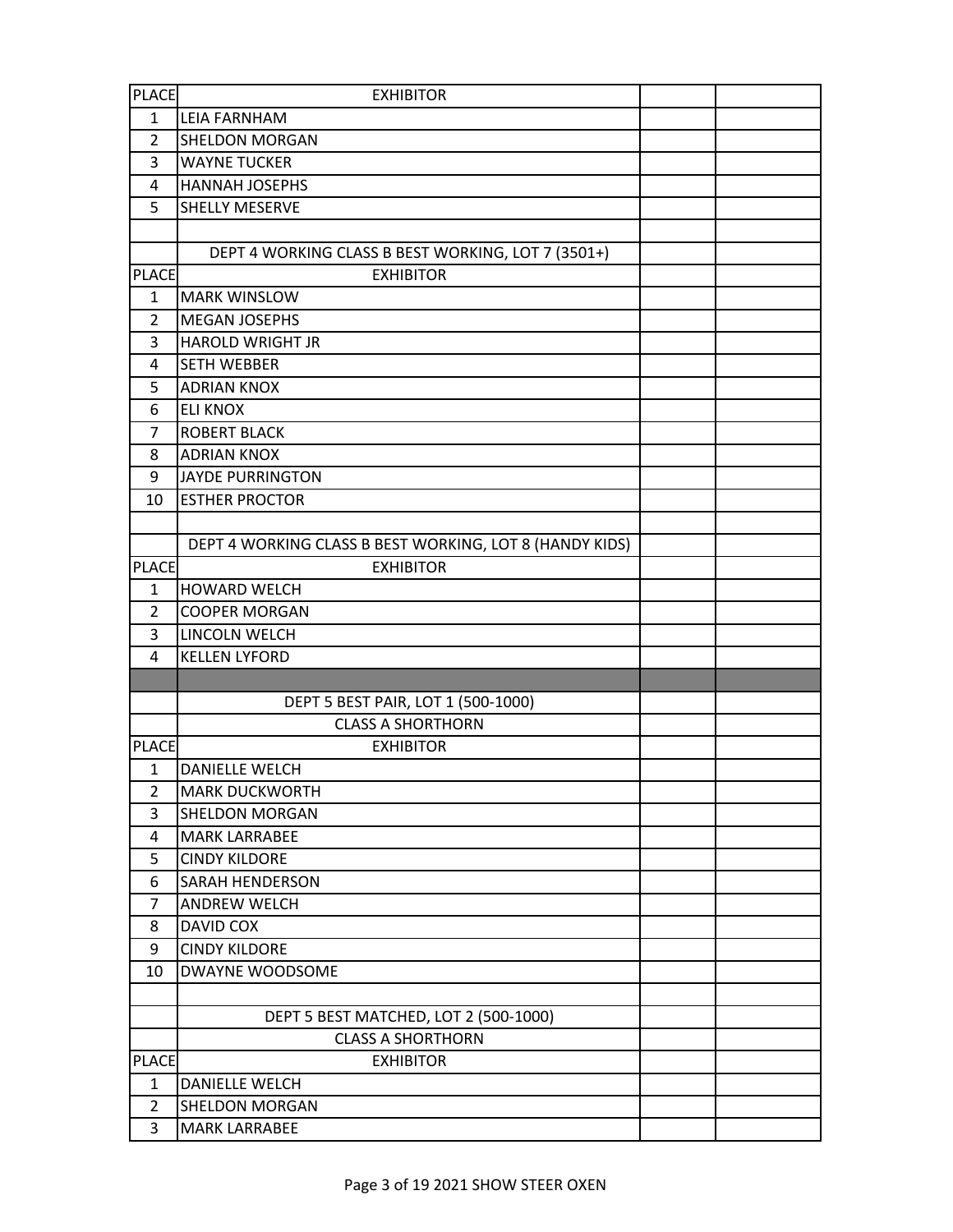| 4              | <b>DAVID COX</b>                       |  |
|----------------|----------------------------------------|--|
| 5              | <b>KELSEY SANBORN</b>                  |  |
| 6              | <b>MARK DUCKWORTH</b>                  |  |
| 7              | <b>SETH WEBBER</b>                     |  |
| 8              | <b>CINDY KILGORE</b>                   |  |
| 9              | <b>ANDREW WELCH</b>                    |  |
| 10             | <b>SARAH HENDERSON</b>                 |  |
|                |                                        |  |
|                | DEPT 5 BEST PAIR, LOT 3 (1001-1400)    |  |
|                | <b>CLASS A SHORTHORN</b>               |  |
| <b>PLACE</b>   | <b>EXHIBITOR</b>                       |  |
| $\mathbf{1}$   | <b>HOWARD WELCH</b>                    |  |
| $\overline{2}$ | <b>ROBERT BLACK</b>                    |  |
| 3              | DAVID COX                              |  |
| 4              | <b>BILL JONES</b>                      |  |
|                |                                        |  |
|                | 2021 SHOW STEER & OXEN                 |  |
|                | DEPT 5 BEST MATCHED, LOT 4 (1001-1400) |  |
|                | <b>CLASS A SHORTHORN</b>               |  |
| <b>PLACE</b>   | <b>EXHIBITOR</b>                       |  |
| 1              | <b>BILL JONES</b>                      |  |
| $\overline{2}$ | <b>ROBERT BLACK</b>                    |  |
| 3              | DAVID COX                              |  |
| 4              | <b>HOWARD WELCH</b>                    |  |
|                |                                        |  |
|                | DEPT 5 BEST PAIR, LOT 5 (1401-1900)    |  |
|                | <b>CLASS A SHORTHORN</b>               |  |
| <b>PLACE</b>   | <b>EXHIBITOR</b>                       |  |
| 1              | <b>SANDY EGGERS</b>                    |  |
| 2              | MELINDA LARRABEE-ROBINSON              |  |
| 3              | PETER TILTON                           |  |
|                |                                        |  |
|                | DEPT 5 BEST MATCHED, LOT 6 (1401-1900) |  |
|                | <b>CLASS A SHORTHORN</b>               |  |
| <b>PLACE</b>   | <b>EXHIBITOR</b>                       |  |
| $\mathbf{1}$   | <b>SANDY EGGERS</b>                    |  |
| $\overline{2}$ | MELINDA LARRABEE-ROBINSON              |  |
| 3              | PETER TILTON                           |  |
|                |                                        |  |
|                | DEPT 5 BEST PAIR, LOT 7 (1901-2400)    |  |
|                | <b>CLASS A SHORTHORN</b>               |  |
| <b>PLACE</b>   | <b>EXHIBITOR</b>                       |  |
| 1              | <b>ANDREW WELCH</b>                    |  |
| $\overline{2}$ | JEFFREY SANBORN                        |  |
| 3              | <b>LAUREN ROBINSON</b>                 |  |
| 4              | <b>DAVID HEATH</b>                     |  |
| 5              | <b>DAVID BOND</b>                      |  |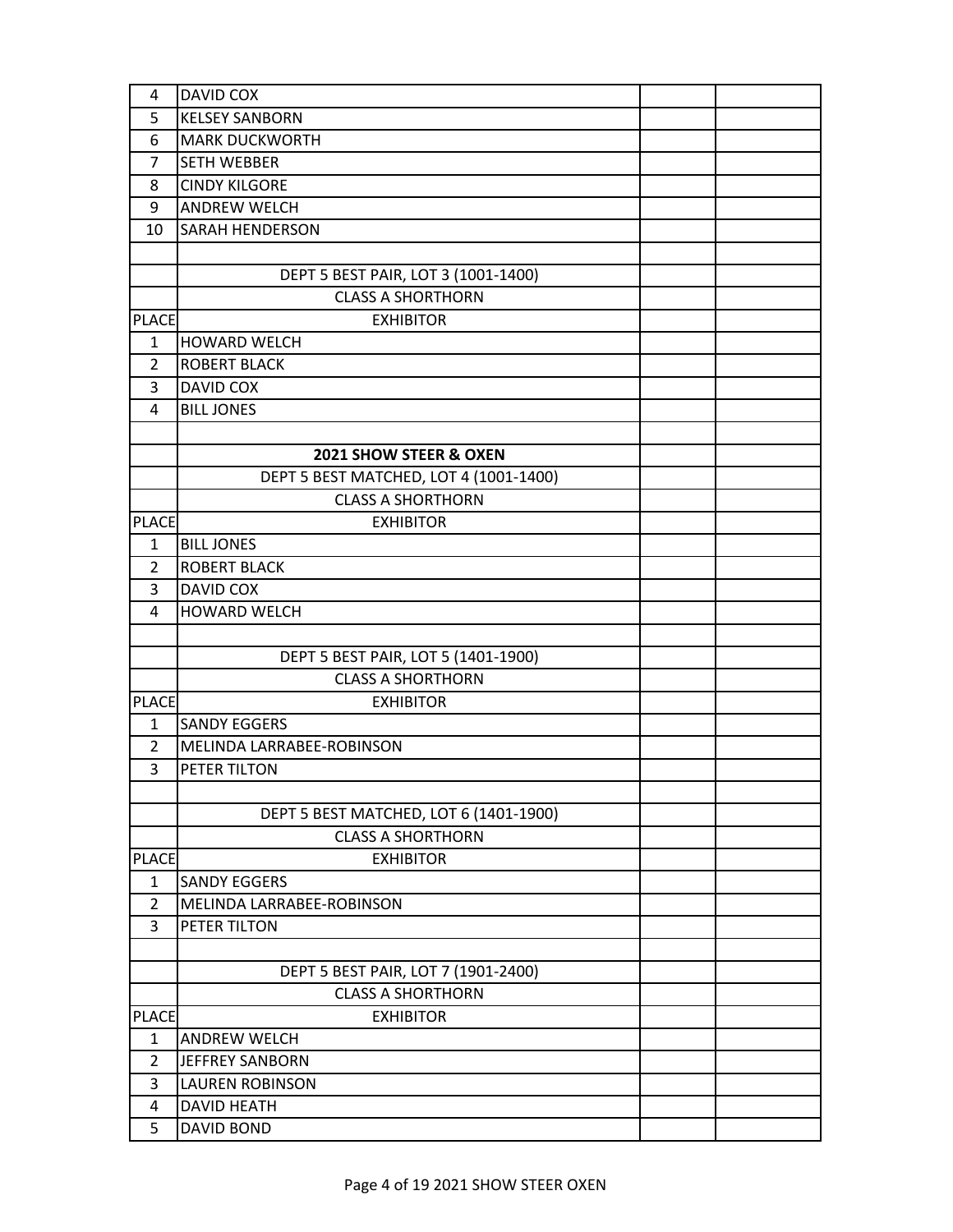| 6                            | <b>ALBERT JONES JR</b>                                              |  |
|------------------------------|---------------------------------------------------------------------|--|
|                              |                                                                     |  |
|                              | DEPT 5 BEST MATCHED, LOT 8 (1901-2400)                              |  |
|                              | <b>CLASS A SHORTHORN</b>                                            |  |
| <b>PLACE</b>                 | <b>EXHIBITOR</b>                                                    |  |
| 1                            | MELINDA LARRABEE-ROBINSON                                           |  |
| $\overline{2}$               | <b>ANDREW WELCH</b>                                                 |  |
| 3                            | JEFFREY SANBORN                                                     |  |
| 4                            | <b>DAVID BOND</b>                                                   |  |
| 5                            | <b>ALBERT JONES JR</b>                                              |  |
| 6                            | <b>DAVID HEATH</b>                                                  |  |
|                              |                                                                     |  |
|                              | DEPT 5 BEST PAIR, LOT 9 (2401-2900)                                 |  |
|                              | <b>CLASS A SHORTHORN</b>                                            |  |
| <b>PLACE</b>                 | <b>EXHIBITOR</b>                                                    |  |
| 1                            | <b>SHELDON MORGAN</b>                                               |  |
| $\overline{2}$               | PETER TILTON                                                        |  |
| 3                            | <b>DANIELLE WELCH</b>                                               |  |
| 4                            | <b>ROBERT BLACK</b>                                                 |  |
|                              |                                                                     |  |
|                              | DEPT 5 BEST MATCHED, LOT 10 (2401-2900)                             |  |
|                              | <b>CLASS A SHORTHORN</b>                                            |  |
| <b>PLACE</b>                 | <b>EXHIBITOR</b>                                                    |  |
| $\mathbf{1}$                 | <b>ROBERT BLACK</b>                                                 |  |
| $\overline{2}$               | <b>DANIELLE WELCH</b>                                               |  |
| 3                            | <b>SHELDON MORGAN</b>                                               |  |
| 4                            | PETER TILTON                                                        |  |
|                              |                                                                     |  |
|                              | DEPT 5 BEST PAIR, LOT 11 (2901-3500)                                |  |
|                              | <b>CLASS A SHORTHORN</b>                                            |  |
| <b>PLACE</b>                 | <b>EXHIBITOR</b>                                                    |  |
| 1                            | <b>HANNAH JOSEPHS</b>                                               |  |
| $\overline{2}$               | SHELDON MORGAN                                                      |  |
| 3                            | <b>DAVID BOND</b>                                                   |  |
|                              |                                                                     |  |
|                              | DEPT 5 BEST MATCHED, LOT 12 (2901-3500)<br><b>CLASS A SHORTHORN</b> |  |
|                              | <b>EXHIBITOR</b>                                                    |  |
| <b>PLACE</b><br>$\mathbf{1}$ | <b>DAVID BOND</b>                                                   |  |
| $\overline{2}$               | <b>SHELDON MORGAN</b>                                               |  |
| 3                            | <b>HANNAH JOSEPHS</b>                                               |  |
|                              |                                                                     |  |
|                              | DEPT 5 BEST PAIR, LOT 13 (3500+)                                    |  |
|                              | <b>CLASS A SHORTHORN</b>                                            |  |
| <b>PLACE</b>                 | <b>EXHIBITOR</b>                                                    |  |
| 1                            | <b>ESTHER PROCTER</b>                                               |  |
| $\overline{2}$               | <b>ROBERT BLACK</b>                                                 |  |
|                              |                                                                     |  |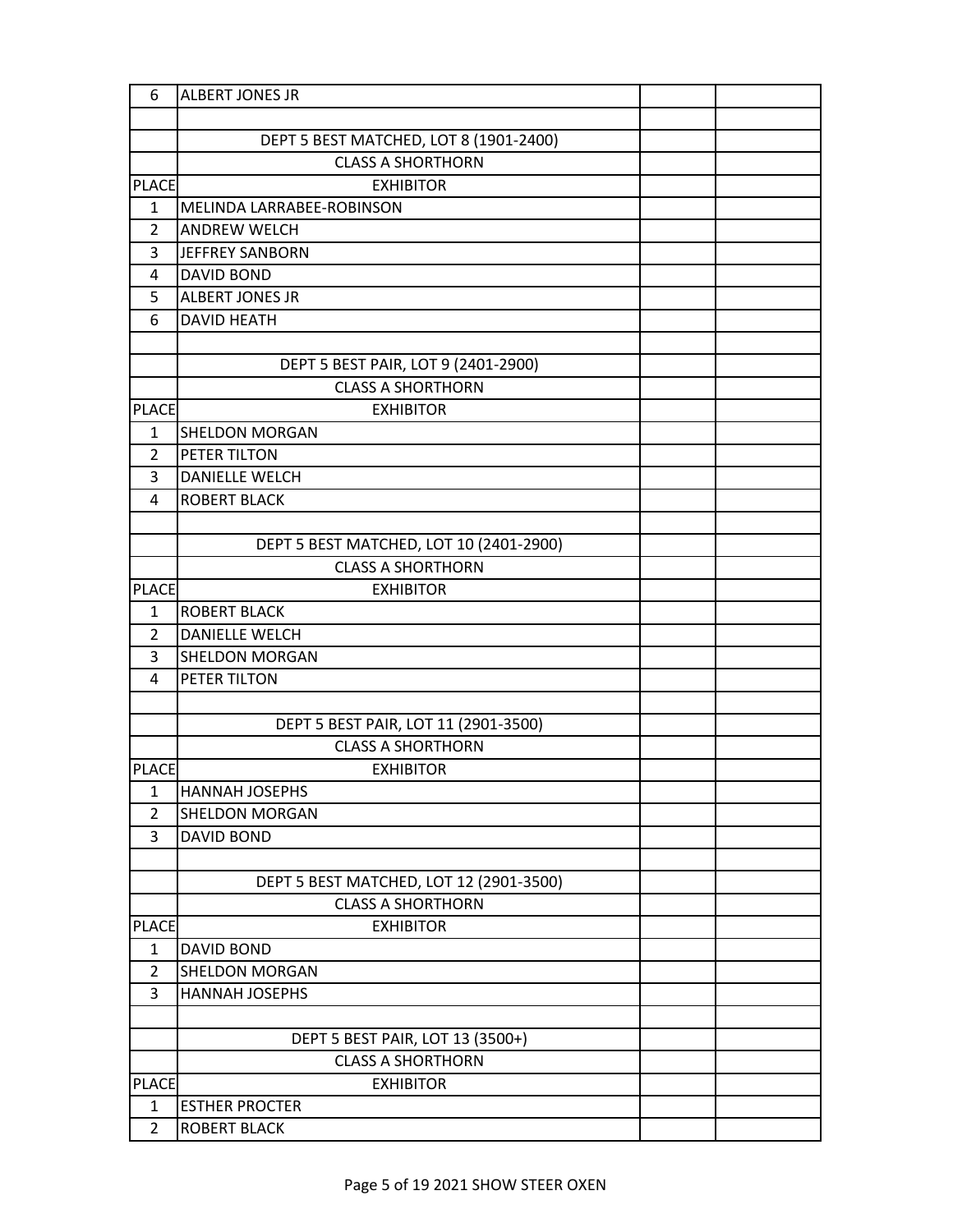| 3              | <b>SETH WEBBER</b>                    |               |  |
|----------------|---------------------------------------|---------------|--|
| 4              | <b>HAROLD WRIGHT JR</b>               |               |  |
|                |                                       |               |  |
|                | DEPT 5 BEST MATCHED, LOT 14 (3500+)   |               |  |
|                | <b>CLASS A SHORTHORN</b>              |               |  |
| <b>PLACE</b>   | <b>EXHIBITOR</b>                      |               |  |
| 1              | <b>HAROLD WRIGHT JR</b>               |               |  |
| $\overline{2}$ | <b>ESTHER PROCTOR</b>                 |               |  |
| 3              | <b>SETH WEBBER</b>                    |               |  |
| 4              | <b>ROBERT BLACK</b>                   |               |  |
|                |                                       |               |  |
|                | DEPT 5 BEST PAIR, LOT 15              |               |  |
|                | <b>BEST PAIR IN BREED</b>             |               |  |
|                | <b>CLASS A SHORTHORN</b>              |               |  |
| <b>PLACE</b>   | <b>EXHIBITOR</b>                      | WEIGHT        |  |
| 1              | <b>ANDREW WELCH</b>                   | 1962          |  |
| 2              | <b>SHELDON MORGAN</b>                 | 2414          |  |
| 3              | <b>SANDY EGGERS</b>                   | 1786          |  |
| 4              | <b>HOWARD WELCH</b>                   | 1206          |  |
| 5              | <b>DANIELLE WELCH</b>                 | 770           |  |
| 6              | <b>ESTHER PROCTER</b>                 | 4062          |  |
| $\overline{7}$ | <b>HANNAH JOSEPHS</b>                 | 3340          |  |
|                |                                       |               |  |
|                | DEPT 5 BEST MATCHED, LOT 16           |               |  |
|                | <b>BEST MATCH IN BREED</b>            |               |  |
|                | <b>CLASS A SHORTHORN</b>              |               |  |
| <b>PLACE</b>   | <b>EXHIBITOR</b>                      | <b>WEIGHT</b> |  |
| $\mathbf{1}$   | MELINDA LARRABEE-ROBINSON             | 2290          |  |
| $\overline{2}$ | <b>DAVID BOND</b>                     | 3074          |  |
| 3              | <b>ROBERT BLACK</b>                   | 2684          |  |
| 4              | <b>SANDY EGGERS</b>                   | 1786          |  |
| 5              | <b>HAROLD WRIGHT JR</b>               | 3978          |  |
| 6              | <b>DANIELLE WELCH</b>                 | 770           |  |
| $\overline{7}$ | <b>BILL JONES</b>                     | 1330          |  |
|                |                                       |               |  |
|                | DEPT 5 BEST PAIR, LOT 1 (500-1000)    |               |  |
|                | <b>CLASS B SWISS</b>                  |               |  |
| <b>PLACE</b>   | <b>EXHIBITOR</b>                      |               |  |
| $\mathbf{1}$   | <b>LESLIE SMITH</b>                   |               |  |
| $\overline{2}$ | <b>CINDY KILGORE</b>                  |               |  |
| 3              | <b>TOBY WHITMAN</b>                   |               |  |
|                |                                       |               |  |
|                | DEPT 5 BEST MATCHED, LOT 2 (500-1000) |               |  |
|                | <b>CLASS B SWISS</b>                  |               |  |
| <b>PLACE</b>   | <b>EXHIBITOR</b>                      |               |  |
| 1              | <b>CINDY KILDORE</b>                  |               |  |
| $\overline{2}$ | <b>LESLIE SMITH</b>                   |               |  |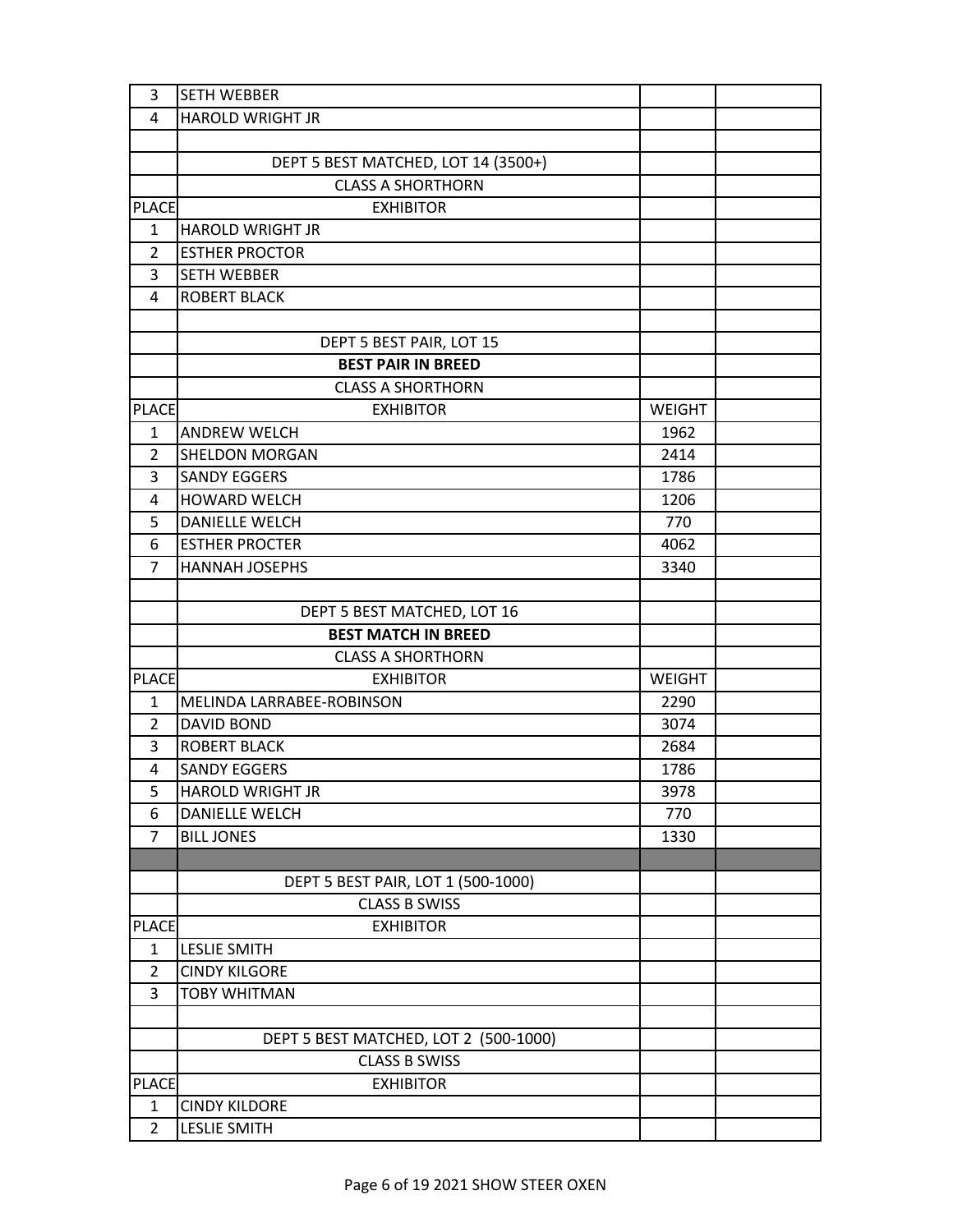| 3              | <b>TOBY WHITMAN</b>                     |  |
|----------------|-----------------------------------------|--|
|                |                                         |  |
|                | DEPT 5 BEST PAIR, LOT 3 (1001-1400)     |  |
|                | <b>CLASS B SWISS</b>                    |  |
| <b>PLACE</b>   | <b>EXHIBITOR</b>                        |  |
| $\mathbf{1}$   | <b>AVA MULLEN</b>                       |  |
| $\overline{2}$ | <b>SARAH HENDERSON</b>                  |  |
| 3              | <b>JOSH WHITMAN</b>                     |  |
|                |                                         |  |
|                | DEPT 5 BEST MATCHED, LOT 4 (1001-1400)  |  |
|                | <b>CLASS B SWISS</b>                    |  |
| <b>PLACE</b>   | <b>EXHIBITOR</b>                        |  |
| $\mathbf{1}$   | <b>AVA MULLEN</b>                       |  |
| 2              | SARAH HENDERSON                         |  |
| 3              | <b>JOSH WHITMAN</b>                     |  |
|                |                                         |  |
|                | DEPT 5 BEST PAIR, LOT 5 (1104-1900)     |  |
|                | <b>CLASS B SWISS</b>                    |  |
| <b>PLACE</b>   | <b>EXHIBITOR</b>                        |  |
| $\mathbf{1}$   | <b>DESTINY SINCAVAGE</b>                |  |
|                |                                         |  |
|                | DEPT 5 BEST MATCHED, LOT 6 (1104-1900)  |  |
|                | <b>CLASS B SWISS</b>                    |  |
| <b>PLACE</b>   | <b>EXHIBITOR</b>                        |  |
| $\mathbf{1}$   | <b>DESTINY SINCAVAGE</b>                |  |
|                |                                         |  |
|                | DEPT 5 BEST PAIR, LOT 7 (1901-2400)     |  |
|                | <b>CLASS B SWISS</b>                    |  |
| <b>PLACE</b>   | <b>EXHIBITOR</b>                        |  |
| $\mathbf{1}$   | <b>MATT CARR</b>                        |  |
| $\overline{2}$ | <b>CHELSEA BEAN</b>                     |  |
|                |                                         |  |
|                | DEPT 5 BEST MATCHED, LOT 8 (1901-2400)  |  |
|                | <b>CLASS B SWISS</b>                    |  |
| <b>PLACE</b>   | <b>EXHIBITOR</b>                        |  |
| 1              | <b>CHELSEA BEAN</b>                     |  |
| $\overline{2}$ | <b>MATT CARR</b>                        |  |
|                |                                         |  |
|                | DEPT 5 BEST PAIR, LOT 9 (2401-2900)     |  |
|                | <b>CLASS B SWISS</b>                    |  |
| <b>PLACE</b>   | <b>EXHIBITOR</b>                        |  |
| $\mathbf{1}$   | <b>JASON IRISH</b>                      |  |
| $\overline{2}$ | <b>ELIZABETH HILTON</b>                 |  |
|                |                                         |  |
|                | DEPT 5 BEST MATCHED, LOT 10 (2401-2900) |  |
|                | <b>CLASS B SWISS</b>                    |  |
| <b>PLACE</b>   | <b>EXHIBITOR</b>                        |  |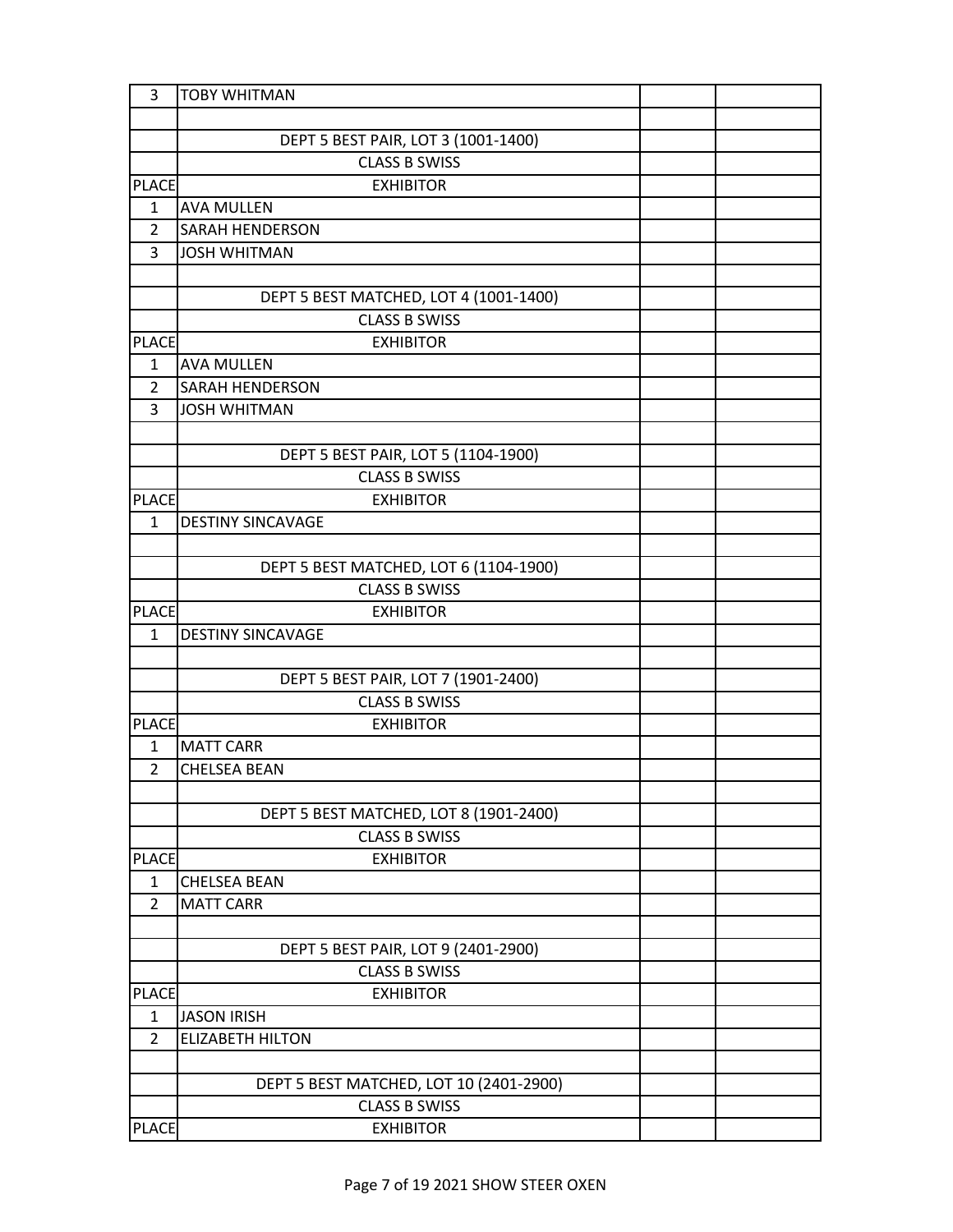| $\mathbf{1}$ | <b>ELIZABETH HILTON</b>                 |               |  |
|--------------|-----------------------------------------|---------------|--|
| 2            | <b>JASON IRISH</b>                      |               |  |
|              |                                         |               |  |
|              | DEPT 5 BEST PAIR, LOT 11 (2901-3500)    |               |  |
|              | <b>CLASS B SWISS</b>                    |               |  |
| <b>PLACE</b> | <b>EXHIBITOR</b>                        |               |  |
| $\mathbf{1}$ | <b>CALEB CHESSIE</b>                    |               |  |
|              |                                         |               |  |
|              | DEPT 5 BEST MATCHED, LOT 12 (2901-3500) |               |  |
|              | <b>CLASS B SWISS</b>                    |               |  |
| <b>PLACE</b> | <b>EXHIBITOR</b>                        |               |  |
| $\mathbf{1}$ | <b>CALEB CHESSIE</b>                    |               |  |
|              |                                         |               |  |
|              | DEPT 5 BEST PAIR, LOT 13 (3501+)        |               |  |
|              | <b>CLASS B SWISS</b>                    |               |  |
| <b>PLACE</b> | <b>EXHIBITOR</b>                        |               |  |
| $\mathbf{1}$ | <b>TED POWERS</b>                       |               |  |
|              |                                         |               |  |
|              | DEPT 5 BEST MATCHED, LOT 14 (3501+)     |               |  |
|              | <b>CLASS B SWISS</b>                    |               |  |
| <b>PLACE</b> | <b>EXHIBITOR</b>                        |               |  |
| $\mathbf{1}$ | <b>TED POWERS</b>                       |               |  |
|              |                                         |               |  |
|              | DEPT 5 BEST MATCHED, LOT 15             |               |  |
|              | <b>BEST PAIR IN BREED</b>               |               |  |
|              | <b>CLASS B SWISS</b>                    |               |  |
| <b>PLACE</b> | <b>EXHIBITOR</b>                        | <b>WEIGHT</b> |  |
| 1            | <b>AVA MULLEN</b>                       | 1048          |  |
| 2            | <b>LESLIE SMITH</b>                     | 616           |  |
| 3            | <b>JASON IRISH</b>                      | 2540          |  |
| 4            | <b>DESTINY SINCAVAGE</b>                | 1482          |  |
| 5            | <b>TED POWERS</b>                       | 3776          |  |
| 6            | <b>MATT CARR</b>                        | 2108          |  |
| 7            | <b>CALEB CHESSIE</b>                    | 3114          |  |
|              |                                         |               |  |
|              | DEPT 5 BEST MATCHED, LOT 16             |               |  |
|              | <b>BEST MATCH IN BREED</b>              |               |  |
|              | <b>CLASS B SWISS</b>                    |               |  |
| <b>PLACE</b> | <b>EXHIBITOR</b>                        | <b>WEIGHT</b> |  |
| $\mathbf{1}$ | <b>CHELSEA BEAN</b>                     | 2074          |  |
| 2            | <b>CALEB CHESSIE</b>                    | 3112          |  |
| 3            | <b>CINDY KILGORE</b>                    | 746           |  |
| 4            | <b>DESTINY SINCAVAGE</b>                | 1482          |  |
| 5            | <b>ELIZABETH HILTON</b>                 | 2686          |  |
| 6            | <b>AVA MULLEN</b>                       | 1048          |  |
| 7            | <b>TED POWERS</b>                       | 3776          |  |
|              |                                         |               |  |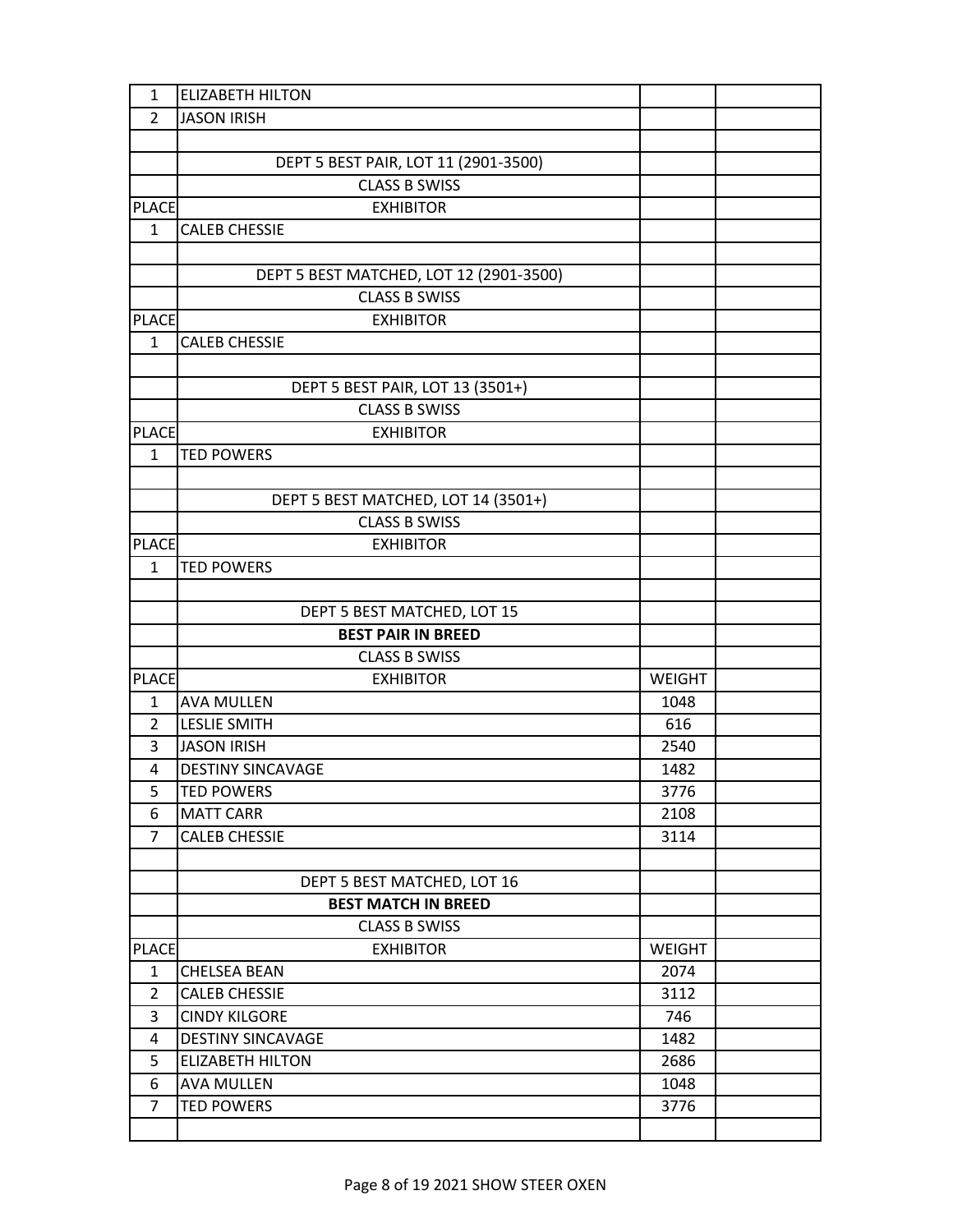|                | DEPT 5 BEST PAIR, LOT 1 (1001-1400)      |               |  |
|----------------|------------------------------------------|---------------|--|
|                | <b>CLASS C DEVON</b>                     |               |  |
| <b>PLACE</b>   | <b>EXHIBITOR</b>                         |               |  |
| $\mathbf{1}$   | <b>MARK WINSLOW</b>                      |               |  |
|                |                                          |               |  |
|                | DEPT 5 BEST MATCHED, LOT 2 (1001-1400)   |               |  |
|                | <b>CLASS C DEVON</b>                     |               |  |
| <b>PLACE</b>   | <b>EXHIBITOR</b>                         |               |  |
| $\mathbf{1}$   | <b>MARK WINSLOW</b>                      |               |  |
|                |                                          |               |  |
|                | DEPT 5 BEST PAIR, LOT 9 (1901-2400)      |               |  |
|                | <b>CLASS C DEVON</b>                     |               |  |
| <b>PLACE</b>   | <b>EXHIBITOR</b>                         |               |  |
| 1              | <b>LEIA FARNHAM</b>                      |               |  |
| $\overline{2}$ | <b>MARK WINSLOW</b>                      |               |  |
|                |                                          |               |  |
|                | DEPT 5 BEST MATCHED, LOT 10 (1901-2400)  |               |  |
|                | <b>CLASS C DEVON</b>                     |               |  |
| <b>PLACE</b>   | <b>EXHIBITOR</b>                         |               |  |
| $\mathbf{1}$   | <b>MARK WINSLOW</b>                      |               |  |
| $\overline{2}$ | <b>LEIA FARNHAM</b>                      |               |  |
|                |                                          |               |  |
|                | DEPT 5 BEST PAIR, LOT 11 (2901-3500)     |               |  |
|                | 5                                        |               |  |
| <b>PLACE</b>   | <b>EXHIBITOR</b>                         |               |  |
| $\mathbf{1}$   | <b>LEIA FARNHAM</b>                      |               |  |
|                |                                          |               |  |
|                | DEPT 5 BEST MATCHED, LOT 12 (2901-3500)  |               |  |
|                | <b>CLASS C DEVON</b>                     |               |  |
| <b>PLACE</b>   | <b>EXHIBITOR</b>                         |               |  |
| $\mathbf{1}$   | <b>LEIA FARNHAM</b>                      |               |  |
|                |                                          |               |  |
|                | DEPT 5 BEST PAIR, LOT 15                 |               |  |
|                | <b>BEST PAIR IN BREED</b>                |               |  |
| <b>PLACE</b>   | <b>CLASS C DEVON</b><br><b>EXHIBITOR</b> | <b>WEIGHT</b> |  |
| $\mathbf{1}$   | <b>LEIA FARNHAM</b>                      | 3334          |  |
| 2              | <b>MARK WINSLOW</b>                      | 968           |  |
| 3              | <b>LEIA FARNHAM</b>                      | 1224          |  |
|                |                                          |               |  |
|                | DEPT 5 BEST MATCHED, LOT 16              |               |  |
|                | <b>BEST MATCH IN BREED</b>               |               |  |
|                | <b>CLASS C DEVON</b>                     |               |  |
| <b>PLACE</b>   | <b>EXHIBITOR</b>                         | WEIGHT        |  |
| 1              | <b>MARK WINSLOW</b>                      | 28063334      |  |
| $\overline{2}$ | <b>LEIA FARNHAM</b>                      | 968           |  |
|                |                                          |               |  |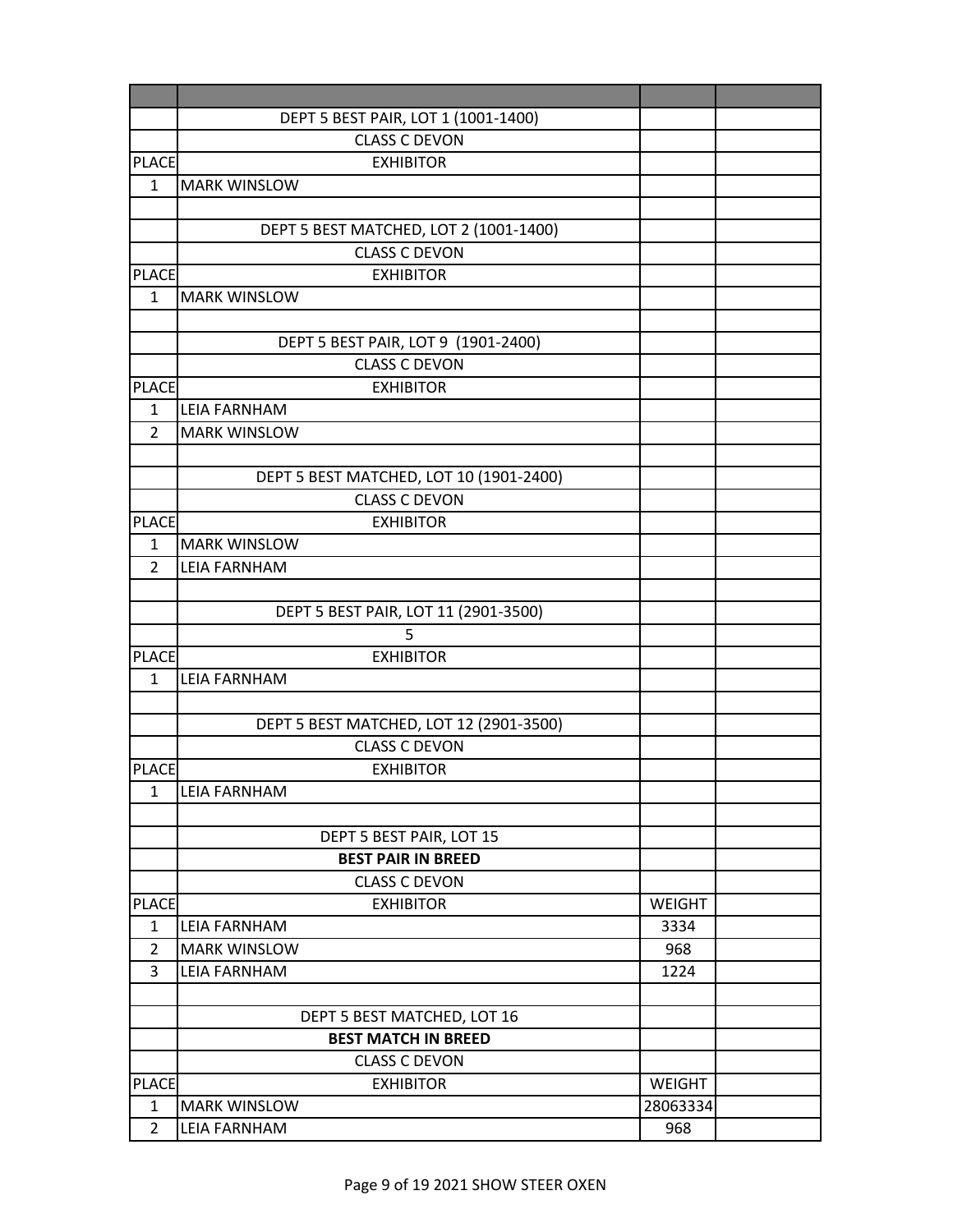| 3              | <b>MARK WINSLOW</b>                                         |        |  |
|----------------|-------------------------------------------------------------|--------|--|
|                |                                                             |        |  |
|                | DEPT 5 BEST PAIR, LOT 1 (500-1000)                          |        |  |
|                | <b>CLASS D HOLSTEIN</b>                                     |        |  |
| <b>PLACE</b>   | <b>EXHIBITOR</b>                                            |        |  |
| $\mathbf{1}$   | <b>MARK CARR</b>                                            |        |  |
| $\overline{2}$ | <b>MICHAEL ROUX JR</b>                                      |        |  |
|                |                                                             |        |  |
|                | DEPT 5 BEST MATCHED, LOT 2 (500-1000)                       |        |  |
|                | <b>CLASS D HOLSTEIN</b>                                     |        |  |
| <b>PLACE</b>   | <b>EXHIBITOR</b>                                            |        |  |
| $\mathbf{1}$   | <b>MICHAEL ROUX JR</b>                                      |        |  |
| 2              | <b>MARK CARR</b>                                            |        |  |
|                |                                                             |        |  |
|                | DEPT 5 BEST PAIR, LOT 7 (1901-2400)                         |        |  |
|                | <b>CLASS D HOLSTEIN</b>                                     |        |  |
| <b>PLACE</b>   | <b>EXHIBITOR</b>                                            |        |  |
| $\mathbf{1}$   | <b>ELIZABETH HILTON</b>                                     |        |  |
| 2              | <b>SCOTT WELCH</b>                                          |        |  |
| 3              | <b>SHELLY MESERVE</b>                                       |        |  |
|                |                                                             |        |  |
|                | DEPT 5 BEST MATCHED, LOT 8 (1901-2400)                      |        |  |
|                | <b>CLASS D HOLSTEIN</b>                                     |        |  |
| <b>PLACE</b>   | <b>EXHIBITOR</b>                                            |        |  |
| $\mathbf{1}$   | <b>SHELLY MESERVE</b>                                       |        |  |
| 2              | <b>ELIZABETH HILTON</b>                                     |        |  |
| 3              | <b>SCOTT WELCH</b>                                          |        |  |
|                |                                                             |        |  |
|                | DEPT 5 BEST PAIR, LOT 13 (3501+)<br><b>CLASS D HOLSTEIN</b> |        |  |
| <b>PLACE</b>   | <b>EXHIBITOR</b>                                            |        |  |
| 1              | JAYDE PURINGTON                                             |        |  |
| $\overline{2}$ | <b>MICHAEL ROUX JR</b>                                      |        |  |
|                |                                                             |        |  |
|                | DEPT 5 BEST MATCHED, LOT 14 (3501+)                         |        |  |
|                | <b>CLASS D HOLSTEIN</b>                                     |        |  |
| <b>PLACE</b>   | <b>EXHIBITOR</b>                                            |        |  |
| $\mathbf{1}$   | <b>JAYDE PURINGTON</b>                                      |        |  |
| $\overline{2}$ | MICHAEL ROUX JR                                             |        |  |
|                |                                                             |        |  |
|                | DEPT 5 BEST PAIR, LOT 15                                    |        |  |
|                | <b>BEST PAIR IN BREED</b>                                   |        |  |
|                | <b>CLASS D HOLSTEIN</b>                                     |        |  |
| <b>PLACE</b>   | <b>EXHIBITOR</b>                                            | WEIGHT |  |
| $\mathbf{1}$   | <b>JAYDE PURINGTON</b>                                      | 4722   |  |
| $\overline{2}$ | <b>ELIZABETH HILTON</b>                                     | 2294   |  |
| 3              | <b>MARK CARR</b>                                            | 676    |  |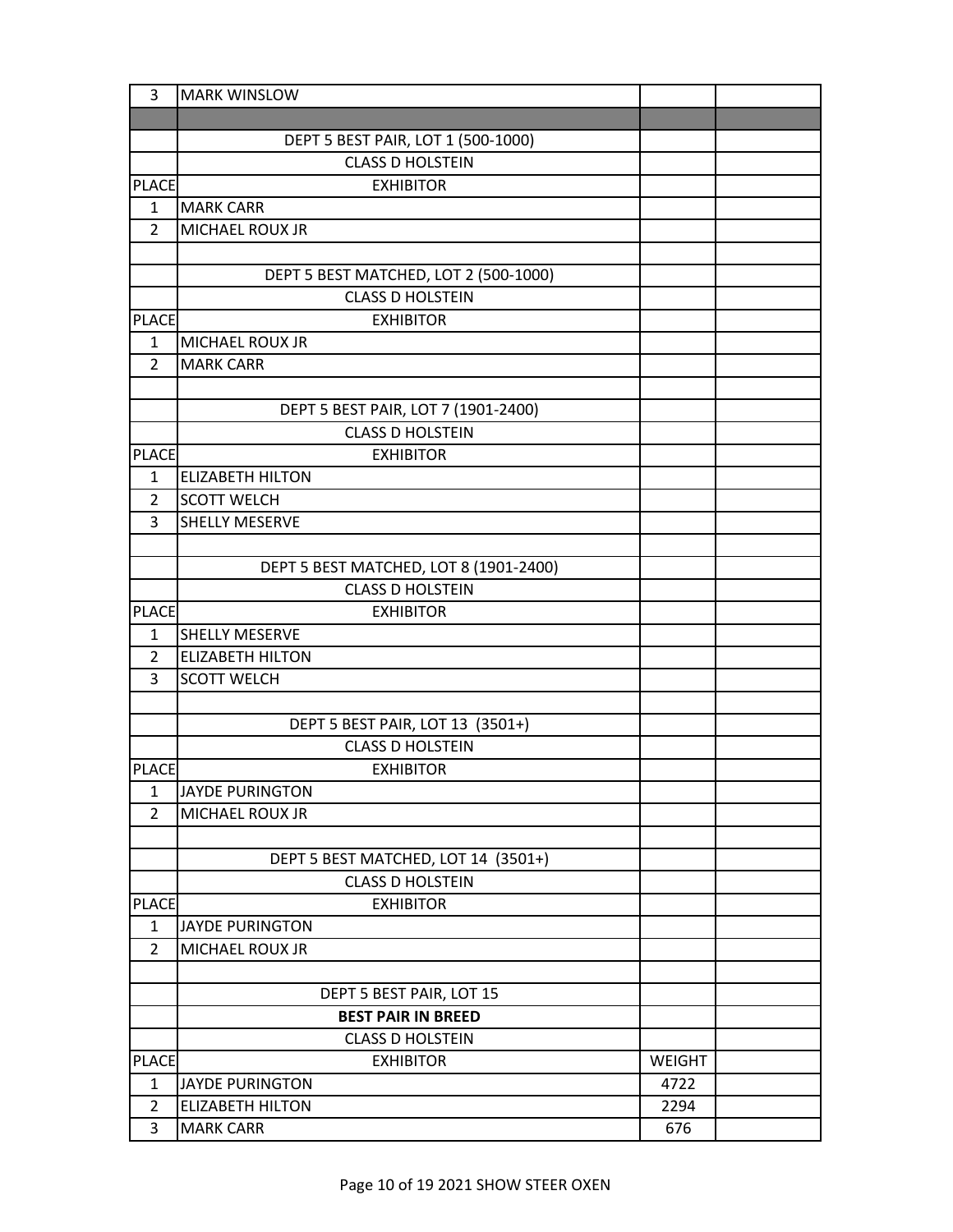|                                | DEPT 5 BEST MATCHED, LOT 16            |        |  |
|--------------------------------|----------------------------------------|--------|--|
|                                | <b>BEST MATCH IN BREED</b>             |        |  |
|                                | <b>CLASS D HOLSTEIN</b>                |        |  |
| <b>PLACE</b>                   | <b>EXHIBITOR</b>                       | WEIGHT |  |
| 1                              | JAYDE PURINGTON                        | 4722   |  |
| $\overline{2}$                 | <b>MICHAEL ROUX JR</b>                 | 534    |  |
| 3                              | <b>SHELLY MESERVE</b>                  | 2234   |  |
| 4                              |                                        |        |  |
| 5                              |                                        |        |  |
| 6                              |                                        |        |  |
|                                |                                        |        |  |
|                                | DEPT 5 BEST PAIR, LOT 1 (500-1000)     |        |  |
|                                | <b>CLASS E ALL OTHER BREEDS</b>        |        |  |
| <b>PLACE</b>                   | <b>EXHIBITOR</b>                       |        |  |
| $\mathbf{1}$                   | <b>GAIL BILLINGS</b>                   |        |  |
| 2                              | <b>KRYSTIN SKODA</b>                   |        |  |
| 3                              | <b>HEIDI PALMER</b>                    |        |  |
| 4                              | <b>DAVID COX</b>                       |        |  |
| 5                              | <b>KRYSTIN SKODA</b>                   |        |  |
| 6                              | LINCOLN WELCH                          |        |  |
| $\overline{7}$                 | <b>JONAH THURLOW</b>                   |        |  |
|                                |                                        |        |  |
|                                | DEPT 5 BEST MATCHED, LOT 2 (500-1000)  |        |  |
|                                | <b>CLASS E ALL OTHER BREEDS</b>        |        |  |
| <b>PLACE</b>                   | <b>EXHIBITOR</b>                       |        |  |
| 1                              | <b>HEIDI PALMER</b>                    |        |  |
| 2                              | <b>DAVID COX</b>                       |        |  |
| 3                              | <b>GAIL BILLINGS</b>                   |        |  |
| 4                              | <b>KRYSTIN SKODA</b>                   |        |  |
| 5                              | LINCOLN WELCH                          |        |  |
| 6                              | <b>KRYSTIN SKODA</b>                   |        |  |
| 7                              | <b>JONAH THURLOW</b>                   |        |  |
|                                |                                        |        |  |
|                                | DEPT 5 BEST PAIR, LOT 3 (1001-1400)    |        |  |
|                                | <b>CLASS E ALL OTHER BREEDS</b>        |        |  |
| <b>PLACE</b>                   | <b>EXHIBITOR</b>                       |        |  |
| $\mathbf{1}$<br>$\overline{2}$ | <b>HANNAH JOSEPHS</b>                  |        |  |
|                                | <b>BRUCE TILTON</b>                    |        |  |
|                                | DEPT 5 BEST MATCHED, LOT 4 (1001-1400) |        |  |
|                                | <b>CLASS E ALL OTHER BREEDS</b>        |        |  |
| <b>PLACE</b>                   | <b>EXHIBITOR</b>                       |        |  |
| $\mathbf{1}$                   | <b>BRUCE TILTON</b>                    |        |  |
| $\overline{2}$                 | <b>HANNAH JOSEPHS</b>                  |        |  |
|                                |                                        |        |  |
|                                | DEPT 5 BEST PAIR, LOT 5 (1401-1900)    |        |  |
|                                |                                        |        |  |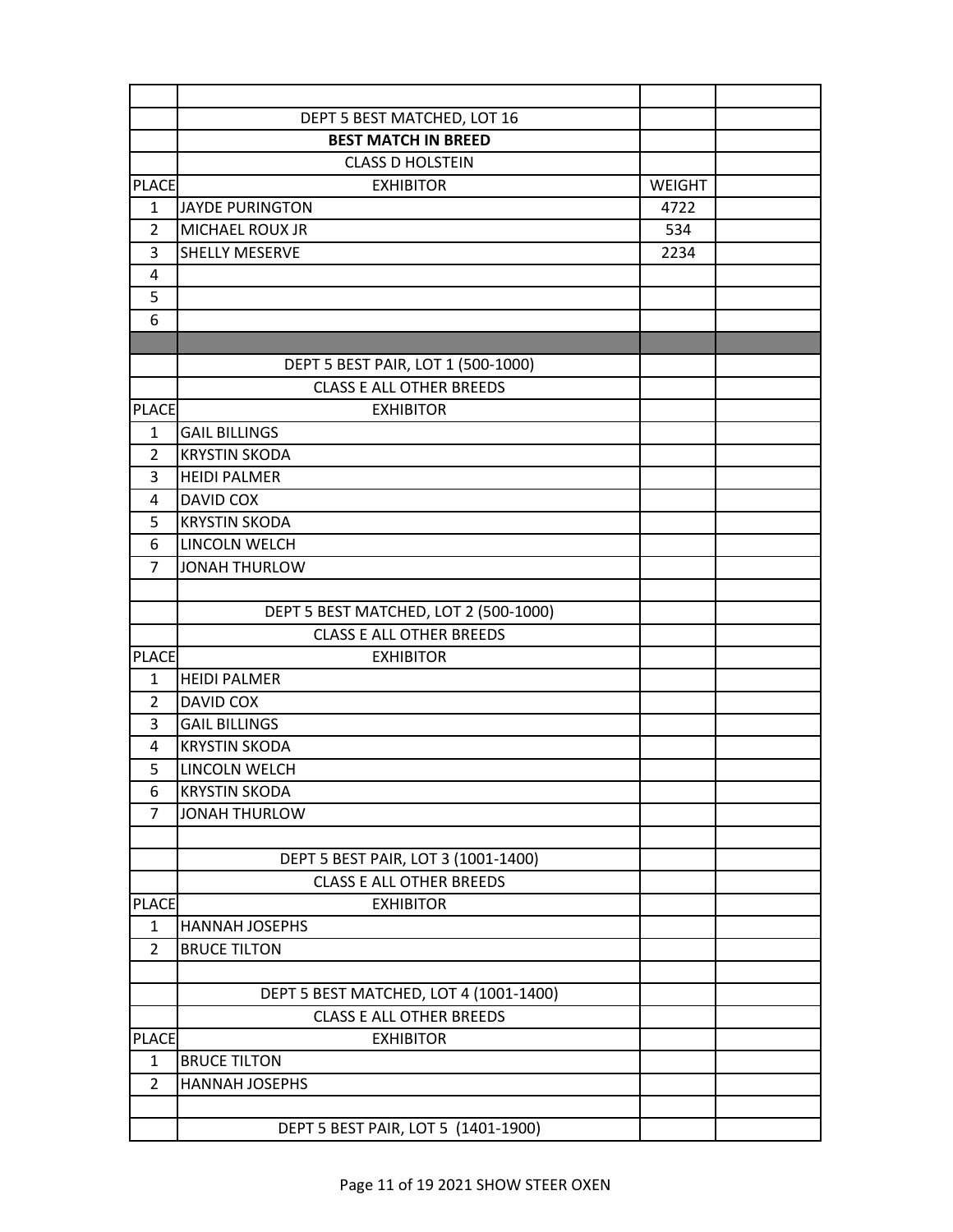| <b>PLACE</b><br><b>EXHIBITOR</b><br><b>HEIDI PALMER</b><br>$\mathbf{1}$<br>$\overline{2}$<br>MACKENZIE MACDONALD<br>DEPT 5 BEST MATCHED, LOT 6 (1401-1900)<br><b>CLASS E ALL OTHER BREEDS</b><br><b>PLACE</b><br><b>EXHIBITOR</b><br><b>HEIDI PALMER</b><br>1<br>MACKENZIE MACDONALD<br>$\overline{2}$<br>DEPT 5 BEST PAIR, LOT 7 (1901-2400)<br><b>CLASS E ALL OTHER BREEDS</b><br><b>PLACE</b><br><b>EXHIBITOR</b><br><b>MEGAN JOSEPHS</b><br>1<br>$\overline{2}$<br><b>TAMMY RAMSDELL</b><br>MACKENZIE MACDONALD<br>3<br><b>KATIE HOLLAND</b><br>4<br>5<br><b>HANNAH JOSEPHS</b><br>6<br><b>BRUCE TILTON</b><br>DEPT 5 BEST MATCHED, LOT 8 (1901-2400)<br><b>CLASS E ALL OTHER BREEDS</b><br><b>PLACE</b><br><b>EXHIBITOR</b><br>$\mathbf{1}$<br><b>MEGAN JOSEPHS</b><br>MACKENZIE MACDONALD<br>$\overline{2}$<br>3<br><b>HANNAH JOSEPHS</b><br><b>KATIE HOLLAND</b><br>4<br>5<br><b>TAMMY RAMSDELL</b><br><b>BRUCE TILTON</b><br>6<br>DEPT 5 BEST PAIR, LOT 9 (2401-2900)<br><b>CLASS E ALL OTHER BREEDS</b><br><b>PLACE</b><br><b>EXHIBITOR</b><br><b>JAMES GOULD</b><br>1<br><b>MEGAN JOSEPHS</b><br>$\overline{2}$<br>3<br><b>DAVE DYER</b><br>DEPT 5 BEST MATCHED, LOT 10 (2401-2900)<br><b>CLASS E ALL OTHER BREEDS</b><br><b>PLACE</b><br><b>EXHIBITOR</b><br>$\mathbf{1}$<br><b>JAMES GOULD</b><br><b>MEGAN JOSEPHS</b><br>2<br>3<br><b>DAVE DYER</b><br>DEPT 5 BEST PAIR, LOT 11 (2901-3500) | <b>CLASS E ALL OTHER BREEDS</b> |  |
|----------------------------------------------------------------------------------------------------------------------------------------------------------------------------------------------------------------------------------------------------------------------------------------------------------------------------------------------------------------------------------------------------------------------------------------------------------------------------------------------------------------------------------------------------------------------------------------------------------------------------------------------------------------------------------------------------------------------------------------------------------------------------------------------------------------------------------------------------------------------------------------------------------------------------------------------------------------------------------------------------------------------------------------------------------------------------------------------------------------------------------------------------------------------------------------------------------------------------------------------------------------------------------------------------------------------------------------------------------------------------------------------------------|---------------------------------|--|
|                                                                                                                                                                                                                                                                                                                                                                                                                                                                                                                                                                                                                                                                                                                                                                                                                                                                                                                                                                                                                                                                                                                                                                                                                                                                                                                                                                                                          |                                 |  |
|                                                                                                                                                                                                                                                                                                                                                                                                                                                                                                                                                                                                                                                                                                                                                                                                                                                                                                                                                                                                                                                                                                                                                                                                                                                                                                                                                                                                          |                                 |  |
|                                                                                                                                                                                                                                                                                                                                                                                                                                                                                                                                                                                                                                                                                                                                                                                                                                                                                                                                                                                                                                                                                                                                                                                                                                                                                                                                                                                                          |                                 |  |
|                                                                                                                                                                                                                                                                                                                                                                                                                                                                                                                                                                                                                                                                                                                                                                                                                                                                                                                                                                                                                                                                                                                                                                                                                                                                                                                                                                                                          |                                 |  |
|                                                                                                                                                                                                                                                                                                                                                                                                                                                                                                                                                                                                                                                                                                                                                                                                                                                                                                                                                                                                                                                                                                                                                                                                                                                                                                                                                                                                          |                                 |  |
|                                                                                                                                                                                                                                                                                                                                                                                                                                                                                                                                                                                                                                                                                                                                                                                                                                                                                                                                                                                                                                                                                                                                                                                                                                                                                                                                                                                                          |                                 |  |
|                                                                                                                                                                                                                                                                                                                                                                                                                                                                                                                                                                                                                                                                                                                                                                                                                                                                                                                                                                                                                                                                                                                                                                                                                                                                                                                                                                                                          |                                 |  |
|                                                                                                                                                                                                                                                                                                                                                                                                                                                                                                                                                                                                                                                                                                                                                                                                                                                                                                                                                                                                                                                                                                                                                                                                                                                                                                                                                                                                          |                                 |  |
|                                                                                                                                                                                                                                                                                                                                                                                                                                                                                                                                                                                                                                                                                                                                                                                                                                                                                                                                                                                                                                                                                                                                                                                                                                                                                                                                                                                                          |                                 |  |
|                                                                                                                                                                                                                                                                                                                                                                                                                                                                                                                                                                                                                                                                                                                                                                                                                                                                                                                                                                                                                                                                                                                                                                                                                                                                                                                                                                                                          |                                 |  |
|                                                                                                                                                                                                                                                                                                                                                                                                                                                                                                                                                                                                                                                                                                                                                                                                                                                                                                                                                                                                                                                                                                                                                                                                                                                                                                                                                                                                          |                                 |  |
|                                                                                                                                                                                                                                                                                                                                                                                                                                                                                                                                                                                                                                                                                                                                                                                                                                                                                                                                                                                                                                                                                                                                                                                                                                                                                                                                                                                                          |                                 |  |
|                                                                                                                                                                                                                                                                                                                                                                                                                                                                                                                                                                                                                                                                                                                                                                                                                                                                                                                                                                                                                                                                                                                                                                                                                                                                                                                                                                                                          |                                 |  |
|                                                                                                                                                                                                                                                                                                                                                                                                                                                                                                                                                                                                                                                                                                                                                                                                                                                                                                                                                                                                                                                                                                                                                                                                                                                                                                                                                                                                          |                                 |  |
|                                                                                                                                                                                                                                                                                                                                                                                                                                                                                                                                                                                                                                                                                                                                                                                                                                                                                                                                                                                                                                                                                                                                                                                                                                                                                                                                                                                                          |                                 |  |
|                                                                                                                                                                                                                                                                                                                                                                                                                                                                                                                                                                                                                                                                                                                                                                                                                                                                                                                                                                                                                                                                                                                                                                                                                                                                                                                                                                                                          |                                 |  |
|                                                                                                                                                                                                                                                                                                                                                                                                                                                                                                                                                                                                                                                                                                                                                                                                                                                                                                                                                                                                                                                                                                                                                                                                                                                                                                                                                                                                          |                                 |  |
|                                                                                                                                                                                                                                                                                                                                                                                                                                                                                                                                                                                                                                                                                                                                                                                                                                                                                                                                                                                                                                                                                                                                                                                                                                                                                                                                                                                                          |                                 |  |
|                                                                                                                                                                                                                                                                                                                                                                                                                                                                                                                                                                                                                                                                                                                                                                                                                                                                                                                                                                                                                                                                                                                                                                                                                                                                                                                                                                                                          |                                 |  |
|                                                                                                                                                                                                                                                                                                                                                                                                                                                                                                                                                                                                                                                                                                                                                                                                                                                                                                                                                                                                                                                                                                                                                                                                                                                                                                                                                                                                          |                                 |  |
|                                                                                                                                                                                                                                                                                                                                                                                                                                                                                                                                                                                                                                                                                                                                                                                                                                                                                                                                                                                                                                                                                                                                                                                                                                                                                                                                                                                                          |                                 |  |
|                                                                                                                                                                                                                                                                                                                                                                                                                                                                                                                                                                                                                                                                                                                                                                                                                                                                                                                                                                                                                                                                                                                                                                                                                                                                                                                                                                                                          |                                 |  |
|                                                                                                                                                                                                                                                                                                                                                                                                                                                                                                                                                                                                                                                                                                                                                                                                                                                                                                                                                                                                                                                                                                                                                                                                                                                                                                                                                                                                          |                                 |  |
|                                                                                                                                                                                                                                                                                                                                                                                                                                                                                                                                                                                                                                                                                                                                                                                                                                                                                                                                                                                                                                                                                                                                                                                                                                                                                                                                                                                                          |                                 |  |
|                                                                                                                                                                                                                                                                                                                                                                                                                                                                                                                                                                                                                                                                                                                                                                                                                                                                                                                                                                                                                                                                                                                                                                                                                                                                                                                                                                                                          |                                 |  |
|                                                                                                                                                                                                                                                                                                                                                                                                                                                                                                                                                                                                                                                                                                                                                                                                                                                                                                                                                                                                                                                                                                                                                                                                                                                                                                                                                                                                          |                                 |  |
|                                                                                                                                                                                                                                                                                                                                                                                                                                                                                                                                                                                                                                                                                                                                                                                                                                                                                                                                                                                                                                                                                                                                                                                                                                                                                                                                                                                                          |                                 |  |
|                                                                                                                                                                                                                                                                                                                                                                                                                                                                                                                                                                                                                                                                                                                                                                                                                                                                                                                                                                                                                                                                                                                                                                                                                                                                                                                                                                                                          |                                 |  |
|                                                                                                                                                                                                                                                                                                                                                                                                                                                                                                                                                                                                                                                                                                                                                                                                                                                                                                                                                                                                                                                                                                                                                                                                                                                                                                                                                                                                          |                                 |  |
|                                                                                                                                                                                                                                                                                                                                                                                                                                                                                                                                                                                                                                                                                                                                                                                                                                                                                                                                                                                                                                                                                                                                                                                                                                                                                                                                                                                                          |                                 |  |
|                                                                                                                                                                                                                                                                                                                                                                                                                                                                                                                                                                                                                                                                                                                                                                                                                                                                                                                                                                                                                                                                                                                                                                                                                                                                                                                                                                                                          |                                 |  |
|                                                                                                                                                                                                                                                                                                                                                                                                                                                                                                                                                                                                                                                                                                                                                                                                                                                                                                                                                                                                                                                                                                                                                                                                                                                                                                                                                                                                          |                                 |  |
|                                                                                                                                                                                                                                                                                                                                                                                                                                                                                                                                                                                                                                                                                                                                                                                                                                                                                                                                                                                                                                                                                                                                                                                                                                                                                                                                                                                                          |                                 |  |
|                                                                                                                                                                                                                                                                                                                                                                                                                                                                                                                                                                                                                                                                                                                                                                                                                                                                                                                                                                                                                                                                                                                                                                                                                                                                                                                                                                                                          |                                 |  |
|                                                                                                                                                                                                                                                                                                                                                                                                                                                                                                                                                                                                                                                                                                                                                                                                                                                                                                                                                                                                                                                                                                                                                                                                                                                                                                                                                                                                          |                                 |  |
|                                                                                                                                                                                                                                                                                                                                                                                                                                                                                                                                                                                                                                                                                                                                                                                                                                                                                                                                                                                                                                                                                                                                                                                                                                                                                                                                                                                                          |                                 |  |
|                                                                                                                                                                                                                                                                                                                                                                                                                                                                                                                                                                                                                                                                                                                                                                                                                                                                                                                                                                                                                                                                                                                                                                                                                                                                                                                                                                                                          |                                 |  |
|                                                                                                                                                                                                                                                                                                                                                                                                                                                                                                                                                                                                                                                                                                                                                                                                                                                                                                                                                                                                                                                                                                                                                                                                                                                                                                                                                                                                          |                                 |  |
|                                                                                                                                                                                                                                                                                                                                                                                                                                                                                                                                                                                                                                                                                                                                                                                                                                                                                                                                                                                                                                                                                                                                                                                                                                                                                                                                                                                                          |                                 |  |
|                                                                                                                                                                                                                                                                                                                                                                                                                                                                                                                                                                                                                                                                                                                                                                                                                                                                                                                                                                                                                                                                                                                                                                                                                                                                                                                                                                                                          |                                 |  |
|                                                                                                                                                                                                                                                                                                                                                                                                                                                                                                                                                                                                                                                                                                                                                                                                                                                                                                                                                                                                                                                                                                                                                                                                                                                                                                                                                                                                          |                                 |  |
|                                                                                                                                                                                                                                                                                                                                                                                                                                                                                                                                                                                                                                                                                                                                                                                                                                                                                                                                                                                                                                                                                                                                                                                                                                                                                                                                                                                                          |                                 |  |
|                                                                                                                                                                                                                                                                                                                                                                                                                                                                                                                                                                                                                                                                                                                                                                                                                                                                                                                                                                                                                                                                                                                                                                                                                                                                                                                                                                                                          |                                 |  |
|                                                                                                                                                                                                                                                                                                                                                                                                                                                                                                                                                                                                                                                                                                                                                                                                                                                                                                                                                                                                                                                                                                                                                                                                                                                                                                                                                                                                          |                                 |  |
|                                                                                                                                                                                                                                                                                                                                                                                                                                                                                                                                                                                                                                                                                                                                                                                                                                                                                                                                                                                                                                                                                                                                                                                                                                                                                                                                                                                                          |                                 |  |
|                                                                                                                                                                                                                                                                                                                                                                                                                                                                                                                                                                                                                                                                                                                                                                                                                                                                                                                                                                                                                                                                                                                                                                                                                                                                                                                                                                                                          |                                 |  |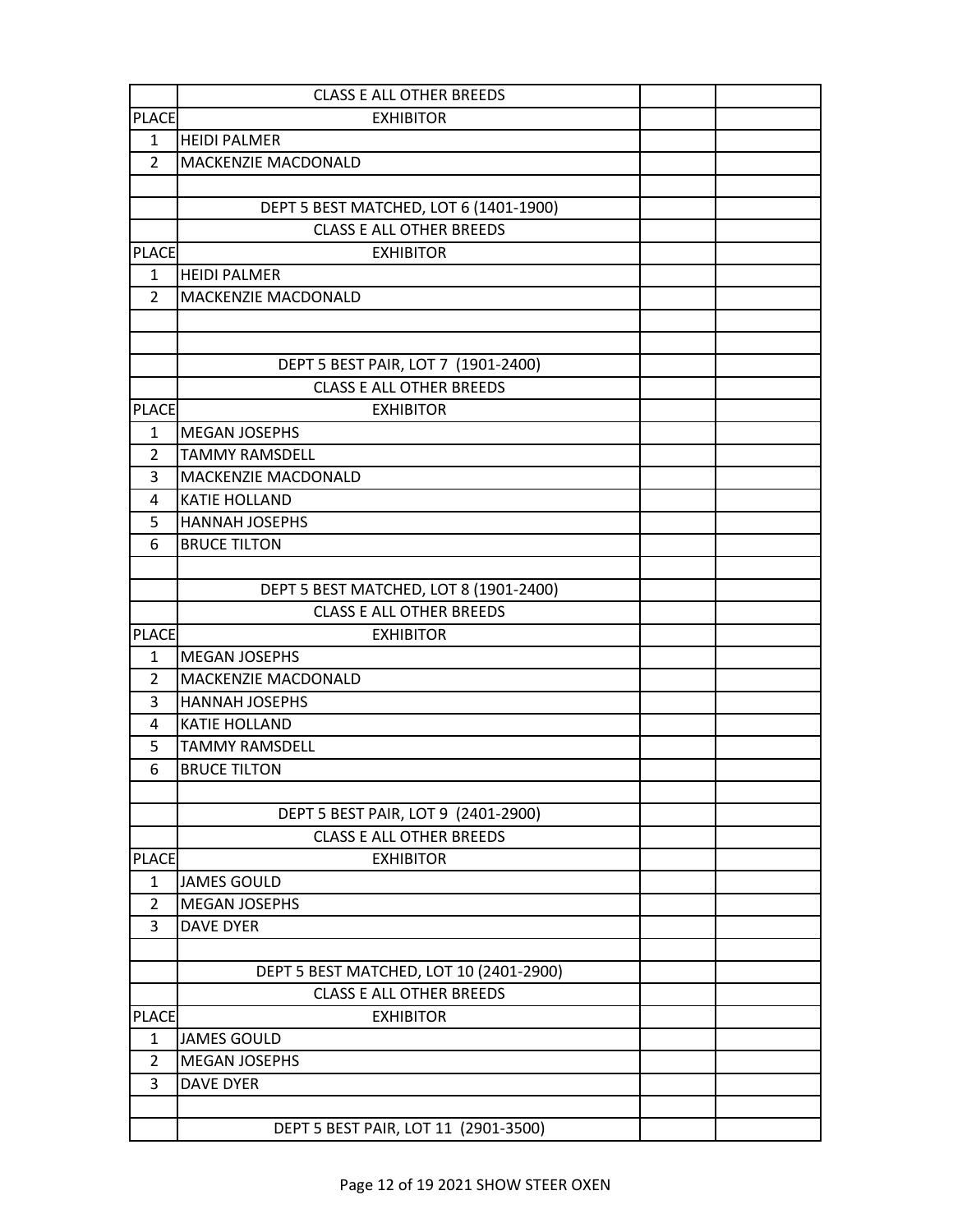|                | <b>CLASS E ALL OTHER BREEDS</b>                              |               |  |
|----------------|--------------------------------------------------------------|---------------|--|
| <b>PLACE</b>   | <b>EXHIBITOR</b>                                             |               |  |
| $\mathbf{1}$   | <b>WAYNE TUCKER</b>                                          |               |  |
| $\overline{2}$ | <b>SHELLY MESERVE</b>                                        |               |  |
| 3              | <b>ROBERT RAMBONE</b>                                        |               |  |
|                |                                                              |               |  |
|                |                                                              |               |  |
|                | DEPT 5 BEST MATCHED, LOT 12 (2901-3500)                      |               |  |
|                | <b>CLASS E ALL OTHER BREEDS</b>                              |               |  |
| <b>PLACE</b>   | <b>EXHIBITOR</b>                                             |               |  |
| $\mathbf{1}$   | <b>WAYNE TUCKER</b>                                          |               |  |
| $\overline{2}$ | SHELLY MESERVE                                               |               |  |
| 3              | <b>ROBERT RAMBONE</b>                                        |               |  |
|                | DEPT 5 BEST PAIR, LOT 13 (3500+)                             |               |  |
|                | <b>CLASS E ALL OTHER BREEDS</b>                              |               |  |
| <b>PLACE</b>   | <b>EXHIBITOR</b>                                             |               |  |
| $\mathbf{1}$   | <b>MEGAN JOSEPHS</b>                                         |               |  |
| 2              | <b>DWAIN CHASE</b>                                           |               |  |
| 3              | <b>ADRIAN KNOX</b>                                           |               |  |
| 4              | <b>ELI KNOX</b>                                              |               |  |
| 5              | PATRICK CHADWICK                                             |               |  |
| 6              | <b>GAIL BILLINGS</b>                                         |               |  |
| 7              | <b>MARK WINSLOW</b>                                          |               |  |
| 8              | <b>GAIL BILLINGS</b>                                         |               |  |
| 9              | <b>ADRIAN KNOX</b>                                           |               |  |
|                |                                                              |               |  |
|                | DEPT 5 BEST MATCHED, LOT 14 (3500+)                          |               |  |
|                | <b>CLASS E ALL OTHER BREEDS</b>                              |               |  |
| <b>PLACE</b>   | <b>EXHIBITOR</b>                                             |               |  |
| $\mathbf{1}$   | <b>MARK WINSLOW</b>                                          |               |  |
| $\overline{2}$ | <b>MEGAN JOSEPHS</b>                                         |               |  |
| 3              | <b>ELI KNOX</b>                                              |               |  |
| 4              | <b>GAIL BILLINGS</b>                                         |               |  |
| 5              | PATRICK CHADWICK                                             |               |  |
| 6              | <b>GAIL BILLINGS</b>                                         |               |  |
| 7              | <b>ADRIAN KNOX</b>                                           |               |  |
| 8              | <b>ADRIAN KNOX</b>                                           |               |  |
| 9              | <b>DWAIN CHASE</b>                                           |               |  |
|                |                                                              |               |  |
|                | DEPT 5 BEST PAIR, LOT 15                                     |               |  |
|                | <b>BEST PAIR IN BREED</b><br><b>CLASS E ALL OTHER BREEDS</b> |               |  |
| <b>PLACE</b>   | <b>EXHIBITOR</b>                                             | <b>WEIGHT</b> |  |
| $\mathbf{1}$   | <b>JAMES GOULD</b>                                           | 2816          |  |
| $\overline{2}$ | <b>MEGAN JOSEPHS</b>                                         | 2262          |  |
| 3              | <b>HANNAH JOSEPHS</b>                                        | 1122          |  |
| 4              | <b>MEGAN JOSEPHS</b>                                         | 4474          |  |
|                |                                                              |               |  |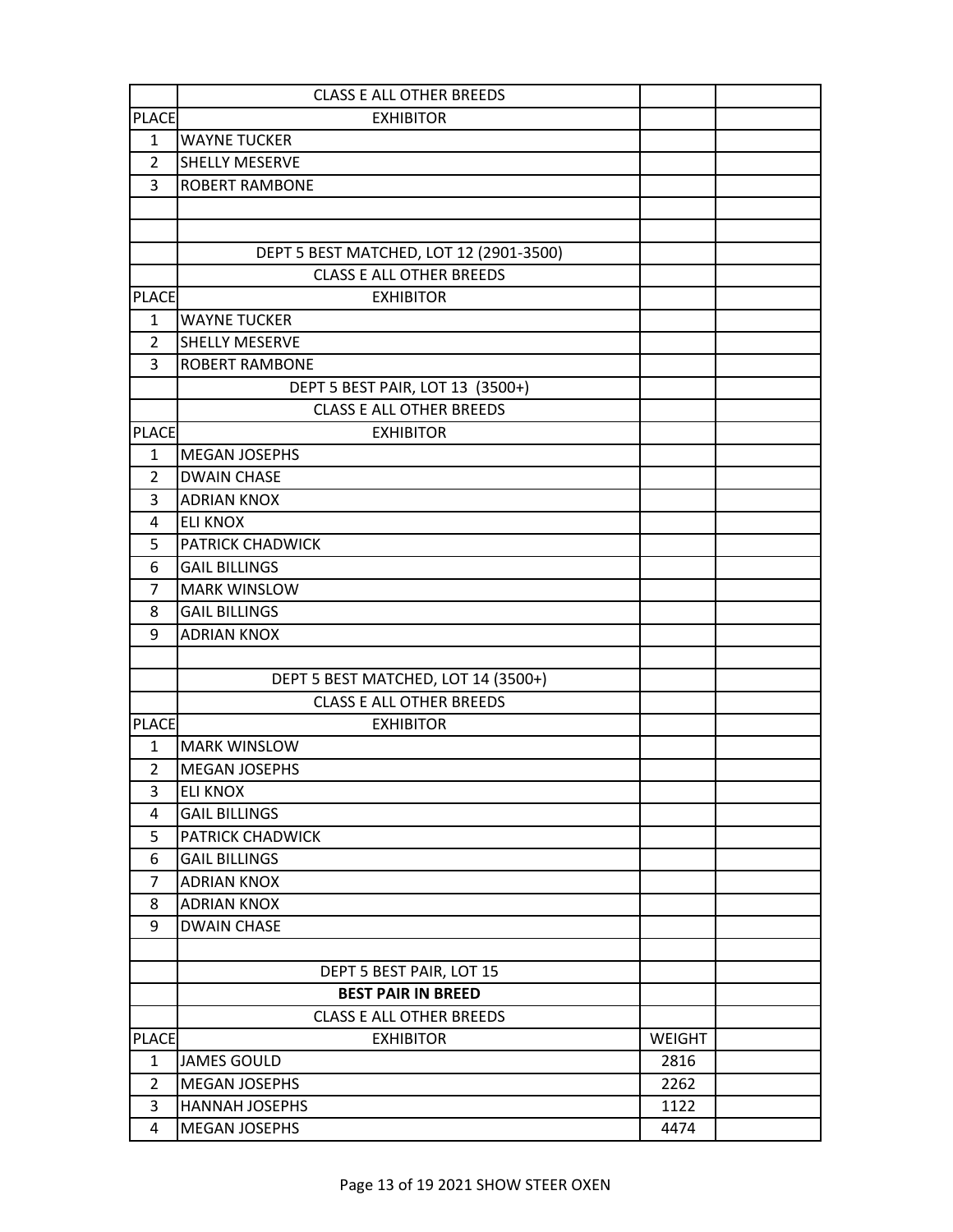| 5              | <b>HEIDI PALMER</b>                  | 1868          |                  |
|----------------|--------------------------------------|---------------|------------------|
| 6              | <b>WAYNE TUCKER</b>                  | 3428          |                  |
| $\overline{7}$ | <b>GAIL BILLINGS</b>                 | 600           |                  |
|                |                                      |               |                  |
|                | DEPT 5 BEST MATCHED, LOT 16          |               |                  |
|                | <b>BEST MATCH IN BREED</b>           |               |                  |
|                | <b>CLASS E ALL OTHER BREEDS</b>      |               |                  |
| <b>PLACE</b>   | <b>EXHIBITOR</b>                     | <b>WEIGHT</b> |                  |
| 1              | <b>JAMES GOULD</b>                   | 2816          |                  |
| $\overline{2}$ | <b>WAYNE TUCKER</b>                  | 3428          |                  |
| 3              | <b>MEGAN JOSEPHS</b>                 | 2262          |                  |
| 4              | <b>MARK WINSLOW</b>                  | 4196          |                  |
| 5              | <b>BRUCE TILTON</b>                  | 1128          |                  |
| 6              | <b>HEIDI PALMER</b>                  | 562           |                  |
| $\overline{7}$ | <b>HEIDI PALMER</b>                  | 1868          |                  |
|                |                                      |               |                  |
|                | DEPT 5 BEST MATCHED, LOT 17          |               |                  |
|                | *** BEST PAIR OVERALL ***            |               |                  |
| <b>PLACE</b>   | <b>EXHIBITOR</b>                     | <b>WEIGHT</b> | <b>BREED</b>     |
| $\mathbf{1}$   | ***ANDREW WELCH***                   | 1962          | <b>SHORTHORN</b> |
| 2              | <b>JAYDE PURINGTON</b>               | 4722          | <b>HOLSTEIN</b>  |
| 3              | <b>AVA MULLEN</b>                    | 1078          | <b>SWISS</b>     |
| 4              | <b>JAMES GOULD</b>                   | 2816          | <b>APB</b>       |
| 5              | <b>LEIA FARNHAM</b>                  | 1224          | <b>DEVON</b>     |
|                |                                      |               |                  |
|                | DEPT 5 BEST MATCHED, LOT 18          |               |                  |
|                | *** BEST MATCHED PAIR OVERALL ***    |               |                  |
| <b>PLACE</b>   | <b>EXHIBITOR</b>                     | <b>WEIGHT</b> | <b>BREED</b>     |
| $\mathbf{1}$   | ***MARK WINSLOW***                   | 2806          | <b>DEVON</b>     |
| $\overline{2}$ | <b>JAYDE PURINGTON</b>               | 4722          | <b>HOLSTEIN</b>  |
| 3              | <b>CHELSEA BEAN</b>                  | 2074          | <b>SWISS</b>     |
| 4              | MELINDA LARRABEE-ROBINSON            | 2290          | SHORTHORN        |
| 5              | <b>JAMES GOULD</b>                   | 2816          | AOB              |
|                |                                      |               |                  |
|                | DEPT 5 BEST SINGLE, LOT 19 (250-500) |               |                  |
|                | <b>CLASS F SHORTHORN/DEVON</b>       |               |                  |
| <b>PLACE</b>   | <b>EXHIBITOR</b>                     |               |                  |
| 1              | <b>MARK WINSLOW</b>                  |               |                  |
| $\overline{2}$ | <b>SHELDON MORGAN</b>                |               |                  |
| 3              | <b>SARAH HENDERSON</b>               |               |                  |
| 4              | DWAYNE WOODSOME                      |               |                  |
| 5              | <b>MARK LARRABEE</b>                 |               |                  |
| 6              | <b>CINDY KILGORE</b>                 |               |                  |
| 7              | AMANDA WELCH                         |               |                  |
| 8              | DAVID COX                            |               |                  |
| 9              | <b>MARK DUCKWORTH</b>                |               |                  |
|                | DANIELLE WELCH                       |               |                  |
| 10             |                                      |               |                  |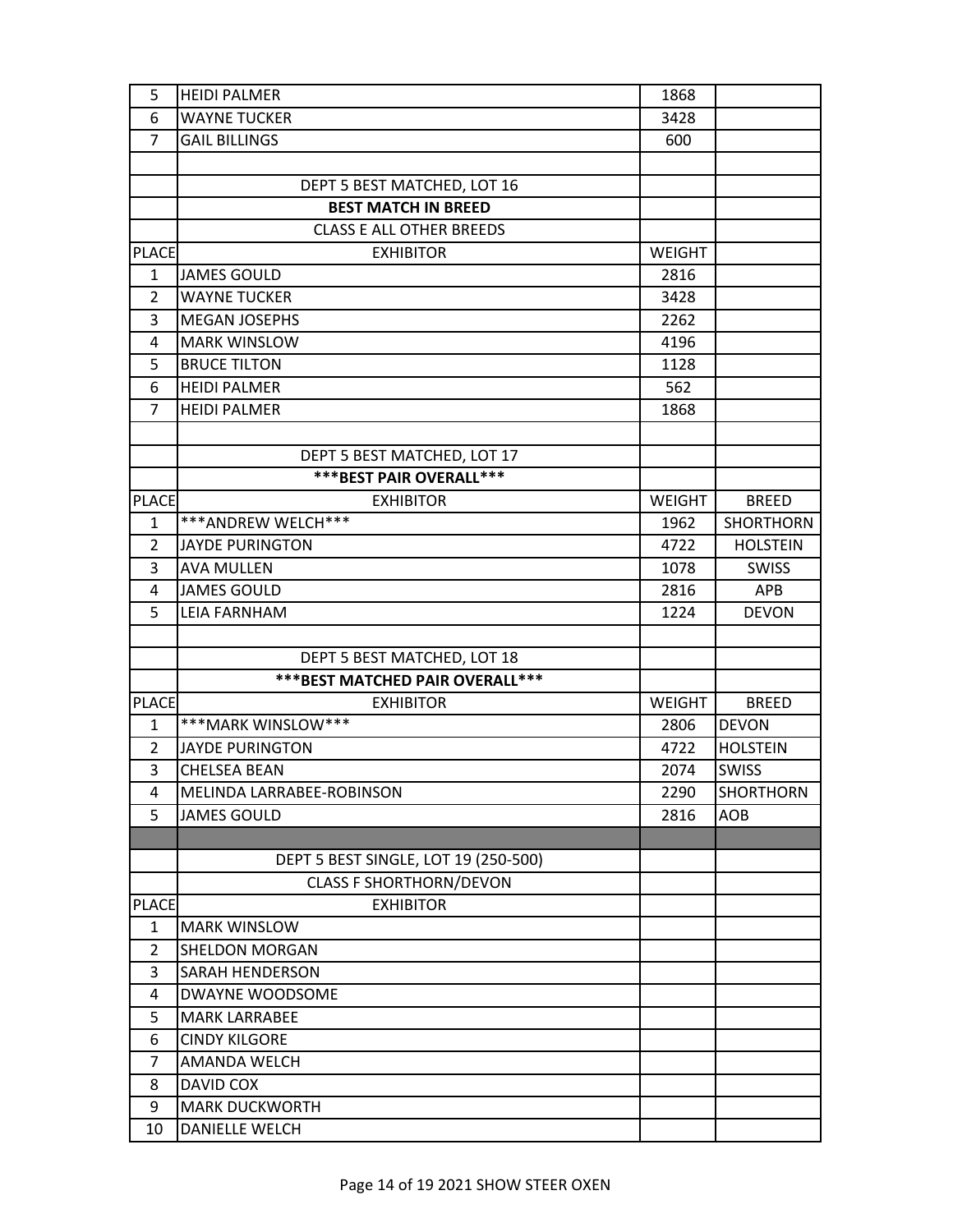|                | DEPT 5 BEST SINGLE, LOT 20 (501-700)   |  |
|----------------|----------------------------------------|--|
|                | <b>CLASS F SHORTHORN/DEVON</b>         |  |
| <b>PLACE</b>   | <b>EXHIBITOR</b>                       |  |
| $\mathbf{1}$   | <b>ROBERT BLACK</b>                    |  |
| $\overline{2}$ | <b>DAVID COX</b>                       |  |
| 3              | <b>HOWARD WELCH</b>                    |  |
| 4              | <b>BILL JONES</b>                      |  |
|                |                                        |  |
|                | DEPT 5 BEST SINGLE, LOT 21 (701-950)   |  |
|                | <b>CLASS F SHORTHORN/DEVON</b>         |  |
| <b>PLACE</b>   | <b>EXHIBITOR</b>                       |  |
| $\mathbf{1}$   | <b>SANDY EGGERS</b>                    |  |
| $\overline{2}$ | MELINDA LARRABEE-ROBINSON              |  |
|                |                                        |  |
|                | DEPT 5 BEST SINGLE, LOT 22 (951-1200)  |  |
|                | <b>CLASS F SHORTHORN/DEVON</b>         |  |
| <b>PLACE</b>   | <b>EXHIBITOR</b>                       |  |
| 1              | MELINDA LARRABEE-ROBINSON              |  |
| $\overline{2}$ | <b>DAVID BOND</b>                      |  |
| 3              | PETER TILTON                           |  |
| 4              | <b>ALBERT JONES JR</b>                 |  |
| 5              | JEFFREY SANBORN                        |  |
| 6              | <b>DAVID HEATH</b>                     |  |
| 7              | <b>SHELDON MORGAN</b>                  |  |
| 8              | <b>ANDREW WELCH</b>                    |  |
| 9              | <b>MARY CARR</b>                       |  |
|                |                                        |  |
|                | DEPT 5 BEST SINGLE, LOT 23 (1201-1450) |  |
|                | <b>CLASS F SHORTHORN/DEVON</b>         |  |
| <b>PLACE</b>   | <b>EXHIBITOR</b>                       |  |
| $\mathbf 1$    | <b>MARK WINSLOW</b>                    |  |
| $\overline{2}$ | PETER TILTON                           |  |
| 3              | <b>ROBERT BLACK</b>                    |  |
| 4              | <b>DANIELLE WELCH</b>                  |  |
| 5              | <b>LEIA FARNHAM</b>                    |  |
|                |                                        |  |
|                | DEPT 5 BEST SINGLE, LOT 24 (1451-1750) |  |
|                | <b>CLASS F SHORTHORN/DEVON</b>         |  |
| <b>PLACE</b>   | <b>EXHIBITOR</b>                       |  |
| 1              | <b>DAVID BOND</b>                      |  |
| $\overline{2}$ | <b>LEIA FARNHAM</b>                    |  |
|                |                                        |  |
|                | DEPT 5 BEST SINGLE, LOT 25 (1750+)     |  |
|                | <b>CLASS F SHORTHORN/DEVON</b>         |  |
| <b>PLACE</b>   | <b>EXHIBITOR</b>                       |  |
| $\mathbf{1}$   | <b>HAROLD WRIGHT JR</b>                |  |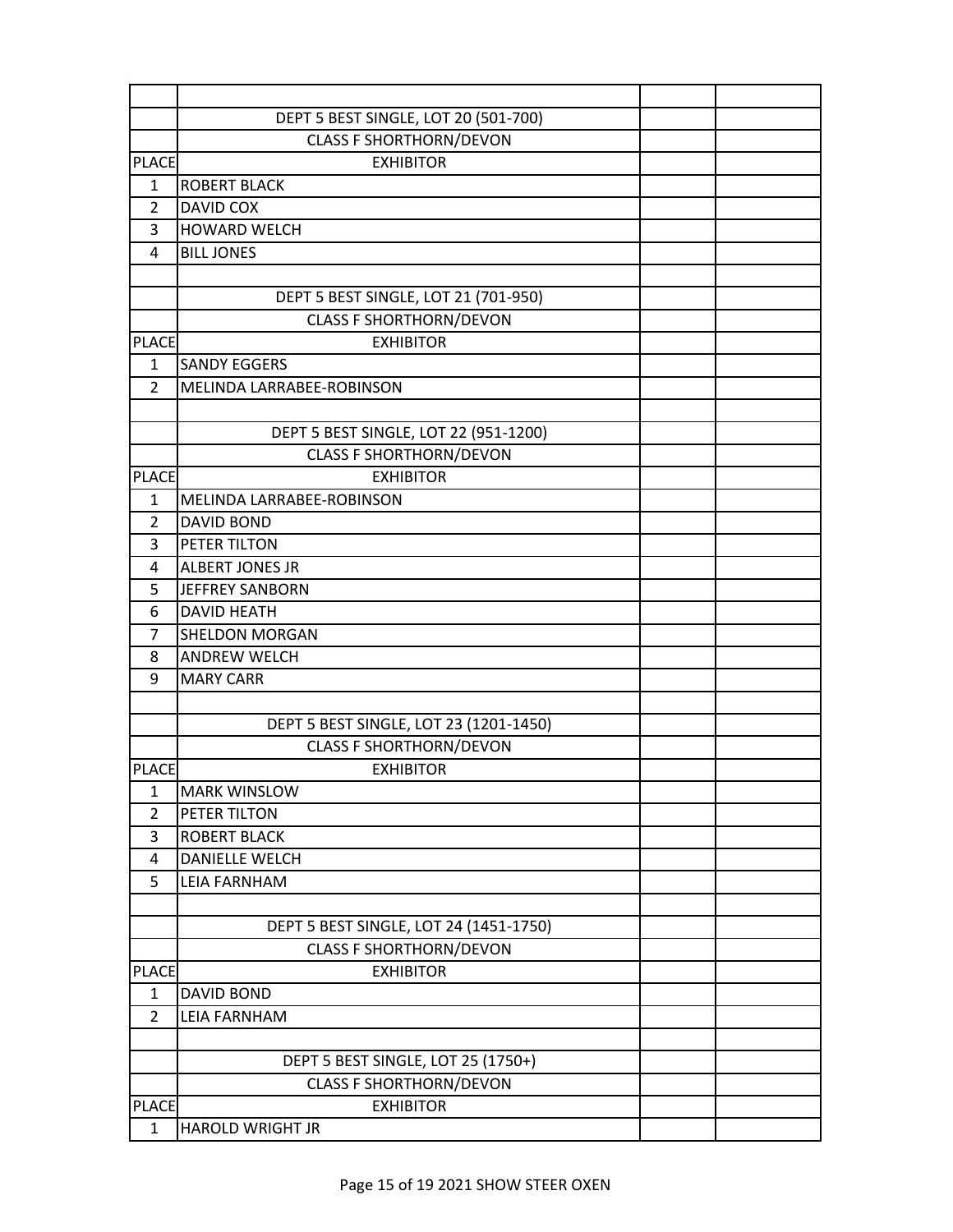| 2              | <b>SETH WEBBER</b>                    |  |
|----------------|---------------------------------------|--|
| 3              | SHELDON MORGAN                        |  |
| 4              | <b>ESTHER PROCTOR</b>                 |  |
| 5              | <b>ROBERT BLACK</b>                   |  |
| 6              | <b>HANNAH JOSEPHS</b>                 |  |
|                |                                       |  |
|                | DEPT 5 BEST SINGLE, LOT 19 (250-500)  |  |
|                | <b>CLASS G ALL OTHER BREEDS</b>       |  |
| <b>PLACE</b>   | <b>EXHIBITOR</b>                      |  |
| $\mathbf{1}$   | LINCOLN WELCH                         |  |
| 2              | <b>MARK CARR</b>                      |  |
| 3              | DAVID COX                             |  |
| 4              | <b>HEIDI PALMER</b>                   |  |
| 5              | <b>CINDY KILGORE</b>                  |  |
| 6              | <b>KRYSTIN SKODA</b>                  |  |
| 7              | <b>LESLIE SMITH</b>                   |  |
| 8              | <b>GAIL SPRING</b>                    |  |
| 9              | <b>GAIL BILLINGS</b>                  |  |
| 10             | <b>TOBY WHITMAN</b>                   |  |
|                |                                       |  |
|                | DEPT 5 BEST SINGLE, LOT 20 (501-700)  |  |
|                | <b>CLASS G ALL OTHER BREEDS</b>       |  |
| <b>PLACE</b>   | <b>EXHIBITOR</b>                      |  |
| $\mathbf{1}$   | <b>BRUCE TILTON</b>                   |  |
| $\overline{2}$ | <b>SARAH HENDERSON</b>                |  |
| 3              | <b>HANNAH JOSEPHS</b>                 |  |
| 4              | <b>AVA MULLEN</b>                     |  |
| 5              | <b>JOSH WHITMAN</b>                   |  |
|                |                                       |  |
|                | DEPT 5 BEST SINGLE, LOT 21 (701-950)  |  |
|                | <b>CLASS G ALL OTHER BREEDS</b>       |  |
| <b>PLACE</b>   | <b>EXHIBITOR</b>                      |  |
| $\mathbf{1}$   | MACKENZIE MACDONALD                   |  |
| $\overline{2}$ | <b>DISTINY SINCAVAGE</b>              |  |
|                |                                       |  |
|                | DEPT 5 BEST SINGLE, LOT 22 (951-1200) |  |
|                | <b>CLASS G ALL OTHER BREEDS</b>       |  |
| <b>PLACE</b>   | <b>EXHIBITOR</b>                      |  |
| $\mathbf{1}$   | MACKENZIE MACDONALD                   |  |
| 2              | <b>KATIE HOLLAND</b>                  |  |
| 3              | <b>CHELSEA BEAN</b>                   |  |
| 4              | <b>SHELLY MESERVE</b>                 |  |
| 5              | <b>JASON IRISH</b>                    |  |
| 6              | <b>MATT CARR</b>                      |  |
| 7              | <b>BRUCE TILTON</b>                   |  |
| 8              | TAMMY RAMSDELL                        |  |
| 9              | <b>ELIZABETH HILTON</b>               |  |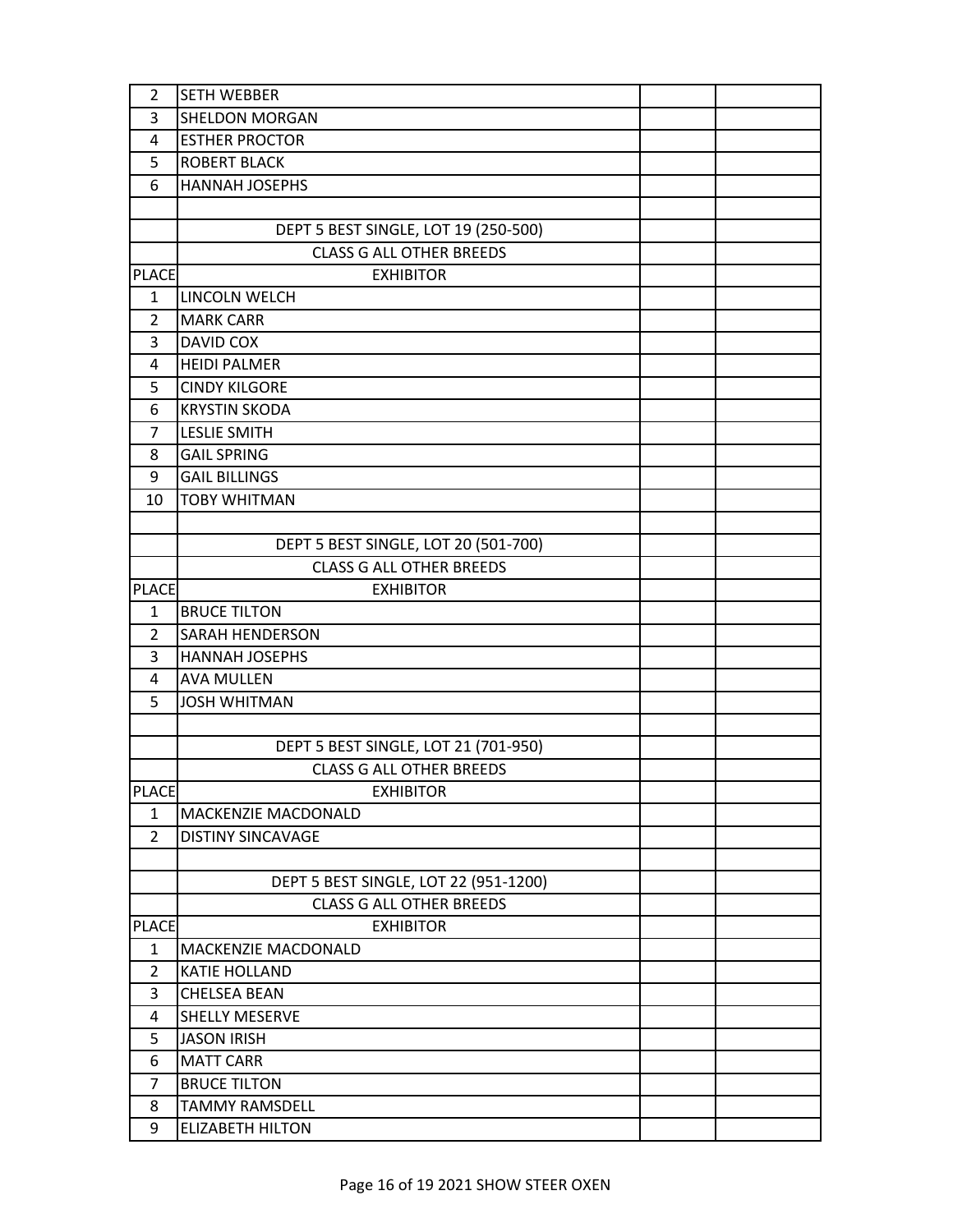| 10             | <b>HEIDI PALMER</b>                            |               |  |
|----------------|------------------------------------------------|---------------|--|
|                |                                                |               |  |
|                | DEPT 5 BEST SINGLE, LOT 23 (1201-1450)         |               |  |
|                | <b>CLASS G ALL OTHER BREEDS</b>                |               |  |
| <b>PLACE</b>   | <b>EXHIBITOR</b>                               |               |  |
| $\mathbf{1}$   | <b>ELIZABETH HILTON</b>                        |               |  |
| $\overline{2}$ | <b>ROBERT RAMBONE</b>                          |               |  |
| 3              | <b>DAVE DYER</b>                               |               |  |
| 4              | <b>MEGAN JOSEPHS</b>                           |               |  |
| 5              | <b>SCOTT WELCH</b>                             |               |  |
| 6              | <b>JAMES GOULD</b>                             |               |  |
|                |                                                |               |  |
|                | DEPT 5 BEST SINGLE, LOT 24 (1450-1750)         |               |  |
|                | <b>CLASS G ALL OTHER BREEDS</b>                |               |  |
| <b>PLACE</b>   | <b>EXHIBITOR</b>                               |               |  |
| $\mathbf{1}$   | <b>SHELLY MESERVE</b>                          |               |  |
| 2              | <b>WAYNE TUCKER</b>                            |               |  |
| 3              | <b>CALEB CHESSIE</b>                           |               |  |
|                |                                                |               |  |
|                | DEPT 5 BEST SINGLE, LOT 25 (1750+)             |               |  |
|                | <b>CLASS G ALL OTHER BREEDS</b>                |               |  |
| <b>PLACE</b>   | <b>EXHIBITOR</b>                               |               |  |
| $\mathbf{1}$   | JAYDE PURINGTON                                |               |  |
| $\overline{2}$ | <b>MARK WINSLOW</b>                            |               |  |
| 3              | MEGAN JOSEPHS                                  |               |  |
| 4              | <b>ELI KNOX</b>                                |               |  |
| 5              | <b>TED POWERS</b>                              |               |  |
| 6              | <b>ADRIAN KNOX</b>                             |               |  |
| 7              | <b>DWAIN CHASE</b>                             |               |  |
| 8              | PATRICK CHADWICK                               |               |  |
| 9              | <b>GAIL BILLINGS</b>                           |               |  |
|                |                                                |               |  |
|                | DEPT 5 BEST SINGLE - LOT 26F                   |               |  |
|                | <b>BEST SINGLE SHORTHORN/DEVON</b>             |               |  |
| <b>PLACE</b>   | <b>EXHIBITOR</b>                               | <b>WEIGHT</b> |  |
| 1<br>2         | <b>HAROLD WRIGHT JR</b><br><b>MARK WINSLOW</b> |               |  |
| 3              | <b>DAVID BOND</b>                              |               |  |
| 4              | MELINDA LARRABEE-ROBINSON                      |               |  |
| 5              | <b>MARK WINSLOW</b>                            |               |  |
| 6              | <b>SANDY EGGERS</b>                            |               |  |
| $\overline{7}$ | <b>ROBERT BLACK</b>                            |               |  |
|                |                                                |               |  |
|                |                                                |               |  |
|                | DEPT 5 BEST SINGLE - LOT 26G                   |               |  |
|                | BEST SINGLE ALL OTHER BREEDS                   |               |  |
| <b>PLACE</b>   | <b>EXHIBITOR</b>                               | <b>WEIGHT</b> |  |
|                |                                                |               |  |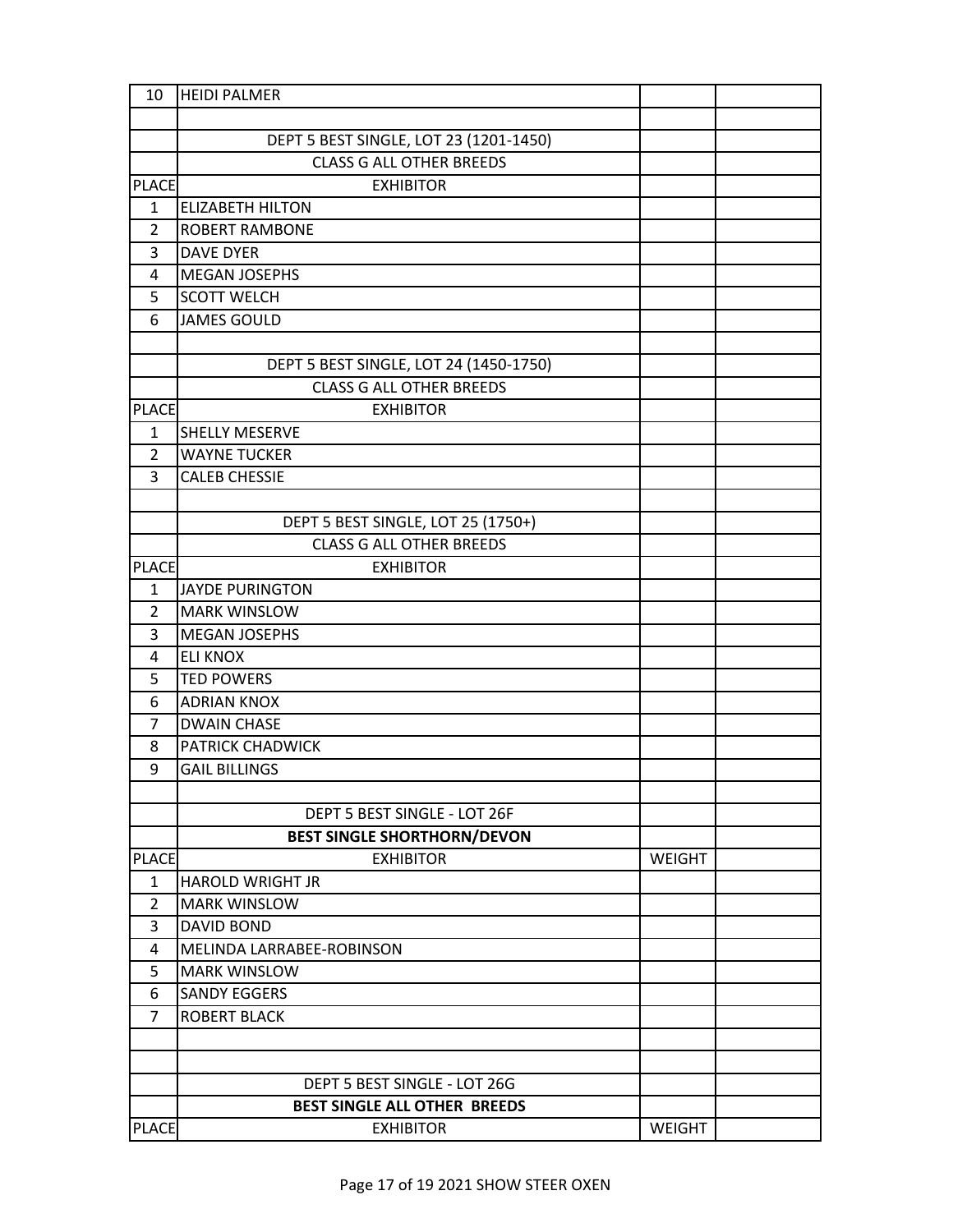| 1              | <b>JAYDE PURINGTON</b>              | 2388          |                  |
|----------------|-------------------------------------|---------------|------------------|
| $\overline{2}$ | <b>ELIZABETH HILTON</b>             | 1388          |                  |
| 3              | LINCOLN WELCH                       | 438           |                  |
| 4              | <b>BRUCE TILTON</b>                 | 598           |                  |
| 5              | <b>SHELLEY MESERVE</b>              | 1542          |                  |
| 6              | MACKENZIE MACDONALD                 | 1186          |                  |
| $\overline{7}$ | MACKENZIE MACDONALD                 | 882           |                  |
|                |                                     |               |                  |
|                | DEPT 5 BEST SINGLE - LOT 27         |               |                  |
|                | <b>***BEST SINGLE ALL BREEDS***</b> |               |                  |
| <b>PLACE</b>   | <b>EXHIBITOR</b>                    | <b>WEIGHT</b> | <b>BREED</b>     |
| $\mathbf{1}$   | ***JAYDE PURINGTON***               | 2388          | <b>HOLSTEIN</b>  |
| $\mathcal{L}$  | <b>HAROLD WRIGHT JR</b>             | 2096          | <b>SHORTHORN</b> |
|                |                                     |               |                  |
|                | 2021 SHOW STEER & OXEN              |               |                  |
|                | DEPT <sub>8</sub>                   |               |                  |
|                | SCOOTING LOT 1 (500-1900)           | <b>MIN</b>    | <b>PTS</b>       |
| $\mathbf{1}$   | ***MARK WINSLOW**                   | 3:07          | $\mathbf{1}$     |
| 2              | DAVID COX                           | 5:19          | $\overline{2}$   |
| 3              | <b>ANDREW WELCH</b>                 | 3:10          | 4                |
| 4              | <b>KRYSTIN SKODA</b>                |               |                  |
| 5              | <b>KELSEY SANBORN</b>               |               |                  |
| 6              | SARAH HENDERSON                     |               |                  |
| 7              | <b>DANIELLE WELCH</b>               |               |                  |
| 8              | <b>HEIDI PALMER</b>                 |               |                  |
| 9              | <b>AVA MULLEN</b>                   |               |                  |
| 10             | PETER TILTON                        |               |                  |
|                |                                     |               |                  |
|                | DEPT <sub>8</sub>                   |               |                  |
|                | SCOOTING LOT 2 (1901-2900)          | <b>MIN</b>    | <b>PTS</b>       |
| $\mathbf{1}$   | ***JEFFREY SANBORN***               | 6:18          | 0                |
| 2              | <b>MEGAN JOSEPHS</b>                | 4:52          | 7                |
| 3              | <b>JAMES GOULD</b>                  | 6:45          | 8                |
| 4              | <b>BRUCE TILTON</b>                 |               |                  |
| 5              | MELINDA LARRABEE-ROBINSON           |               |                  |
| 6              | <b>ROBERT BLACK</b>                 |               |                  |
| 7              | <b>SHELDON MORGAN</b>               |               |                  |
| 8              | <b>LEIA FARNHAM</b>                 |               |                  |
| 9              | <b>ANDREW WELCH</b>                 |               |                  |
| 10             | DANIELLE WELCH                      |               |                  |
|                |                                     |               |                  |
|                | DEPT <sub>8</sub>                   |               |                  |
|                | <b>SCOOTING LOT 3 (2901+)</b>       | <b>MIN</b>    | <b>PTS</b>       |
| 1              | ***MARK WINSLOW***                  | 6:10          | 5                |
| 2              | <b>ROBERT BLACK</b>                 | 5:07          | 6                |
| 3              | <b>LEIA FARNHAM</b>                 | 5:17          | 22               |
| 4              | <b>DWAIN CHASE</b>                  |               |                  |
|                |                                     |               |                  |